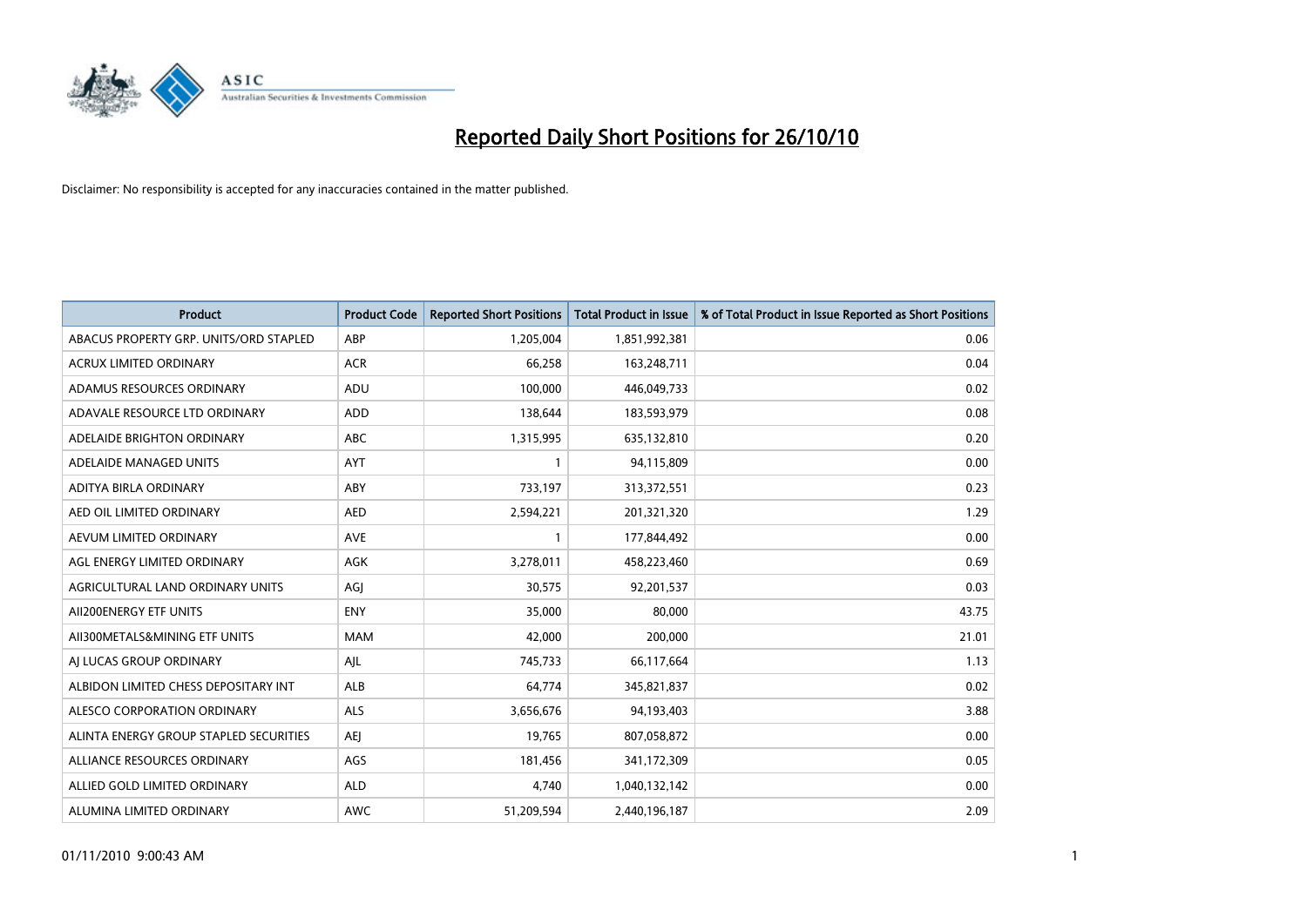

| <b>Product</b>                          | <b>Product Code</b> | <b>Reported Short Positions</b> | <b>Total Product in Issue</b> | % of Total Product in Issue Reported as Short Positions |
|-----------------------------------------|---------------------|---------------------------------|-------------------------------|---------------------------------------------------------|
| AMADEUS ENERGY ORDINARY                 | AMU                 | 150,000                         | 304,030,905                   | 0.05                                                    |
| AMALGAMATED HOLDINGS ORDINARY           | AHD                 | 4                               | 157,282,199                   | 0.00                                                    |
| AMCOR LIMITED ORDINARY                  | <b>AMC</b>          | 1,548,700                       | 1,224,359,762                 | 0.11                                                    |
| AMP LIMITED ORDINARY                    | AMP                 | 30,129,446                      | 2,094,424,200                 | 1.41                                                    |
| AMPELLA MINING ORDINARY                 | <b>AMX</b>          | 28,097                          | 200,225,108                   | 0.01                                                    |
| ANDEAN RESOURCES LTD ORDINARY           | <b>AND</b>          | 270,122                         | 548,450,367                   | 0.04                                                    |
| ANSELL LIMITED ORDINARY                 | <b>ANN</b>          | 1,011,522                       | 132,894,402                   | 0.77                                                    |
| ANTARES ENERGY LTD ORDINARY             | <b>AZZ</b>          | 120,922                         | 299,333,110                   | 0.04                                                    |
| ANZ BANKING GRP LTD ORDINARY            | ANZ                 | 9,972,729                       | 2,559,768,592                 | 0.35                                                    |
| APA GROUP STAPLED SECURITIES            | <b>APA</b>          | 5,738,767                       | 551,689,118                   | 1.06                                                    |
| APEX MINERALS NL ORDINARY               | <b>AXM</b>          | 885,146                         | 3,567,819,909                 | 0.02                                                    |
| APN EUROPEAN RETAIL UNITS STAPLED SEC.  | <b>AEZ</b>          | 11,832                          | 544,910,660                   | 0.00                                                    |
| APN NEWS & MEDIA ORDINARY               | <b>APN</b>          | 12,226,582                      | 606,084,019                   | 2.01                                                    |
| APOLLO GAS LIMITED ORDINARY             | <b>AZO</b>          | 71,180                          | 90,400,136                    | 0.08                                                    |
| AQUARIUS PLATINUM. ORDINARY             | <b>AOP</b>          | 6,642,087                       | 463,231,008                   | 1.43                                                    |
| AQUILA RESOURCES ORDINARY               | <b>AQA</b>          | 1,176,171                       | 322,862,186                   | 0.33                                                    |
| ARAFURA RESOURCE LTD ORDINARY           | <b>ARU</b>          | 900,720                         | 291,260,342                   | 0.31                                                    |
| ARDENT LEISURE GROUP STAPLED SECURITIES | AAD                 | 1,149,544                       | 312,836,274                   | 0.37                                                    |
| ARISTOCRAT LEISURE ORDINARY             | ALL                 | 26,125,008                      | 533,983,910                   | 4.88                                                    |
| ASCIANO GROUP STAPLED SECURITIES        | <b>AIO</b>          | 33,940,786                      | 2,926,103,883                 | 1.12                                                    |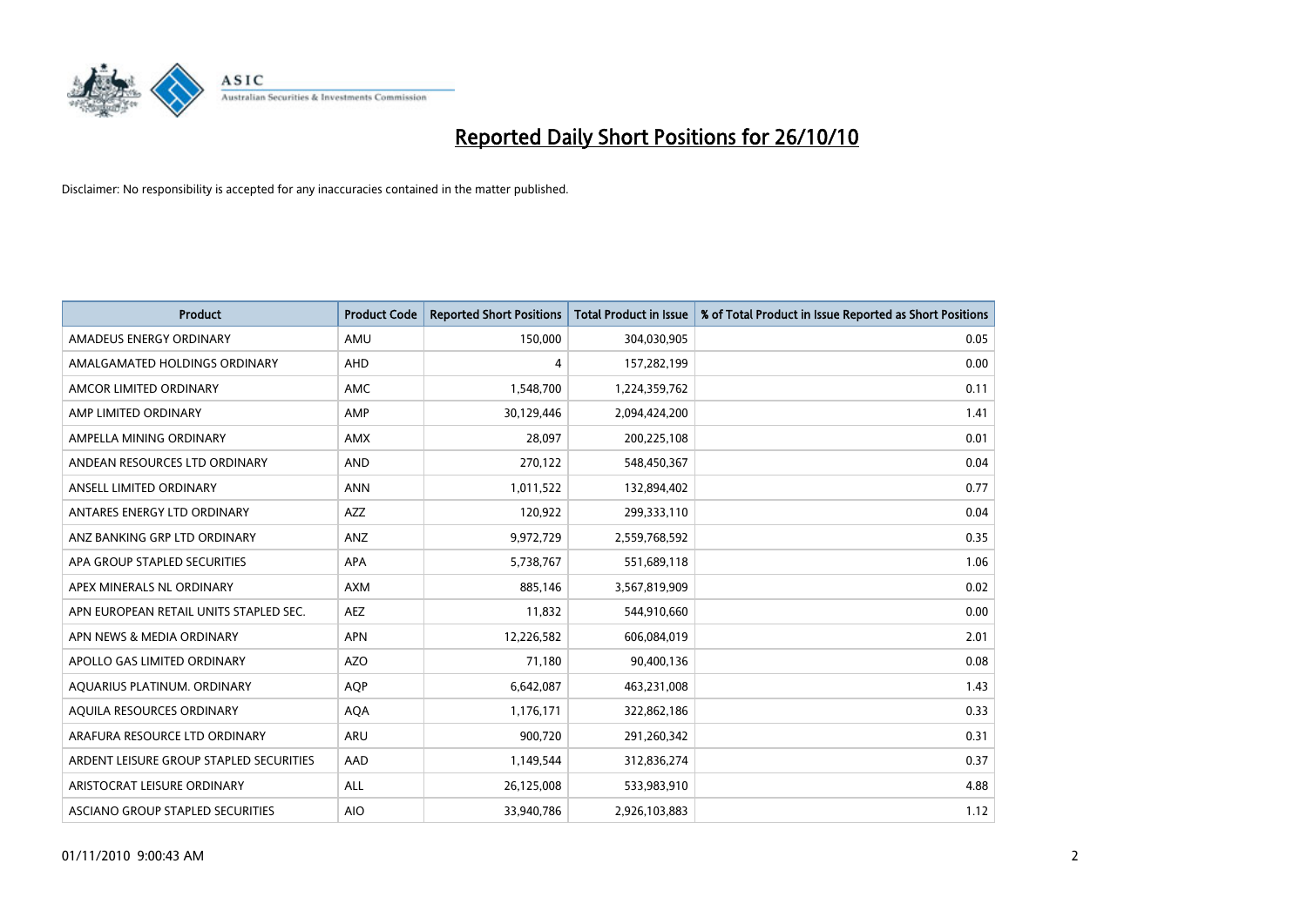

| <b>Product</b>                          | <b>Product Code</b> | <b>Reported Short Positions</b> | Total Product in Issue | % of Total Product in Issue Reported as Short Positions |
|-----------------------------------------|---------------------|---------------------------------|------------------------|---------------------------------------------------------|
| ASG GROUP LIMITED ORDINARY              | <b>ASZ</b>          | 25,993                          | 154,567,466            | 0.01                                                    |
| ASPEN GROUP ORD/UNITS STAPLED           | APZ                 | 1,045,841                       | 583,934,711            | 0.18                                                    |
| <b>ASTON RES LTD ORDINARY</b>           | <b>AZT</b>          | 51,589                          | 204,527,604            | 0.02                                                    |
| ASTRO JAP PROP GROUP STAPLED SECURITIES | AJA                 | 210,854                         | 508,212,161            | 0.04                                                    |
| ASX LIMITED ORDINARY                    | ASX                 | 2,594,559                       | 175,136,729            | 1.49                                                    |
| ATLANTIC LIMITED ORDINARY               | ATI                 | 50,793                          | 107,522,356            | 0.04                                                    |
| ATLAS IRON LIMITED ORDINARY             | AGO                 | 4,543,540                       | 540,082,119            | 0.82                                                    |
| AUCKLAND INTERNATION ORDINARY           | AIA                 | 108                             | 1,317,998,787          | 0.00                                                    |
| <b>AURORA OIL &amp; GAS ORDINARY</b>    | <b>AUT</b>          | 116,287                         | 278,365,342            | 0.04                                                    |
| AUSDRILL LIMITED ORDINARY               | <b>ASL</b>          | 146,322                         | 261,820,159            | 0.04                                                    |
| AUSENCO LIMITED ORDINARY                | AAX                 | 4,046,321                       | 122,427,576            | 3.32                                                    |
| AUST VINTAGE LTD ORDINARY               | <b>AVG</b>          | 13,252                          | 128,282,317            | 0.01                                                    |
| AUSTAL LIMITED ORDINARY                 | ASB                 | 235,580                         | 188,069,638            | 0.11                                                    |
| <b>AUSTAR UNITED ORDINARY</b>           | <b>AUN</b>          | 14,351,618                      | 1,271,329,063          | 1.12                                                    |
| AUSTBROKERS HOLDINGS ORDINARY           | <b>AUB</b>          | $\overline{2}$                  | 54,339,433             | 0.00                                                    |
| AUSTEREO GROUP LTD. ORDINARY            | <b>AEO</b>          | 78,309                          | 344,783,708            | 0.02                                                    |
| AUSTIN ENGINEERING ORDINARY             | ANG                 | 12,412                          | 71,314,403             | 0.01                                                    |
| <b>AUSTRALAND ASSETS ASSETS</b>         | AAZPB               | 1,168                           | 2,750,000              | 0.04                                                    |
| AUSTRALAND PROPERTY STAPLED SECURITY    | <b>ALZ</b>          | 114,041                         | 576,837,197            | 0.02                                                    |
| AUSTRALIAN AGRICULT. ORDINARY           | AAC                 | 4,454,517                       | 264,264,459            | 1.67                                                    |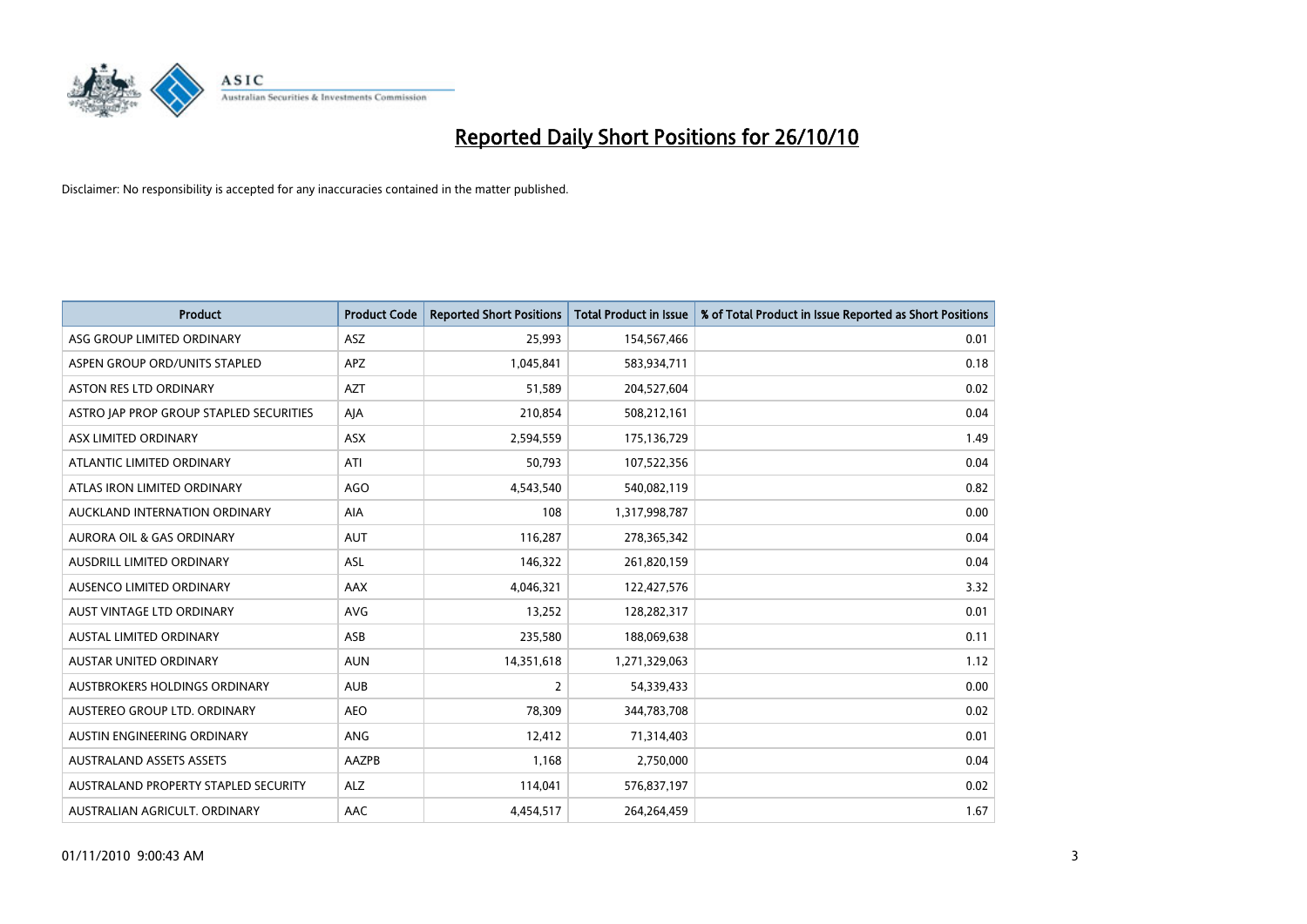

| <b>Product</b>                       | <b>Product Code</b> | <b>Reported Short Positions</b> | <b>Total Product in Issue</b> | % of Total Product in Issue Reported as Short Positions |
|--------------------------------------|---------------------|---------------------------------|-------------------------------|---------------------------------------------------------|
| <b>AUSTRALIAN EDUCATION UNITS</b>    | <b>AEU</b>          | 625.000                         | 134,973,383                   | 0.46                                                    |
| AUSTRALIAN INFRASTR, UNITS/ORDINARY  | <b>AIX</b>          | 224,350                         | 620,733,944                   | 0.03                                                    |
| AUSTRALIAN MINES LTD ORDINARY        | <b>AUZ</b>          | 1,400,000                       | 6,981,662,168                 | 0.02                                                    |
| AUSTRALIAN PHARM. ORDINARY           | API                 | 858,063                         | 488,115,883                   | 0.17                                                    |
| AVEXA LIMITED ORDINARY               | <b>AVX</b>          | 243,657                         | 847,688,779                   | 0.03                                                    |
| AVOCA RESOURCES ORDINARY             | <b>AVO</b>          | 562,936                         | 302,379,660                   | 0.18                                                    |
| AWB LIMITED ORDINARY                 | AWB                 | 2,520,854                       | 824,186,720                   | 0.30                                                    |
| AWE LIMITED ORDINARY                 | <b>AWE</b>          | 1,941,743                       | 521,871,941                   | 0.38                                                    |
| AXA ASIA PACIFIC ORDINARY            | <b>AXA</b>          | 10,951,037                      | 2,067,095,545                 | 0.52                                                    |
| BANK OF OUEENSLAND, ORDINARY         | <b>BOO</b>          | 996,920                         | 220,044,823                   | 0.44                                                    |
| <b>BANNERMAN RESOURCES ORDINARY</b>  | <b>BMN</b>          | 342,104                         | 201,710,934                   | 0.17                                                    |
| <b>BASS STRAIT OIL CO ORDINARY</b>   | <b>BAS</b>          | 1,482                           | 291,030,250                   | 0.00                                                    |
| <b>BATHURST RESOURCES ORDINARY</b>   | <b>BTU</b>          | 2,819,063                       | 236,315,015                   | 1.19                                                    |
| <b>BAUXITE RESOURCE LTD ORDINARY</b> | <b>BAU</b>          | 44,797                          | 234,379,896                   | 0.02                                                    |
| BEACH ENERGY LIMITED ORDINARY        | <b>BPT</b>          | 3,827,573                       | 1,098,548,140                 | 0.34                                                    |
| BENDIGO AND ADELAIDE ORDINARY        | <b>BEN</b>          | 3,320,896                       | 357,550,269                   | 0.93                                                    |
| BENDIGO MINING LTD ORDINARY          | <b>BDG</b>          | 4,001,041                       | 509,712,735                   | 0.78                                                    |
| BERKELEY RESOURCES ORDINARY          | <b>BKY</b>          | 175,368                         | 137,632,135                   | 0.12                                                    |
| <b>BHP BILLITON LIMITED ORDINARY</b> | <b>BHP</b>          | 36,679,532                      | 3,356,081,497                 | 1.08                                                    |
| <b>BILLABONG ORDINARY</b>            | <b>BBG</b>          | 6,575,077                       | 253,122,552                   | 2.62                                                    |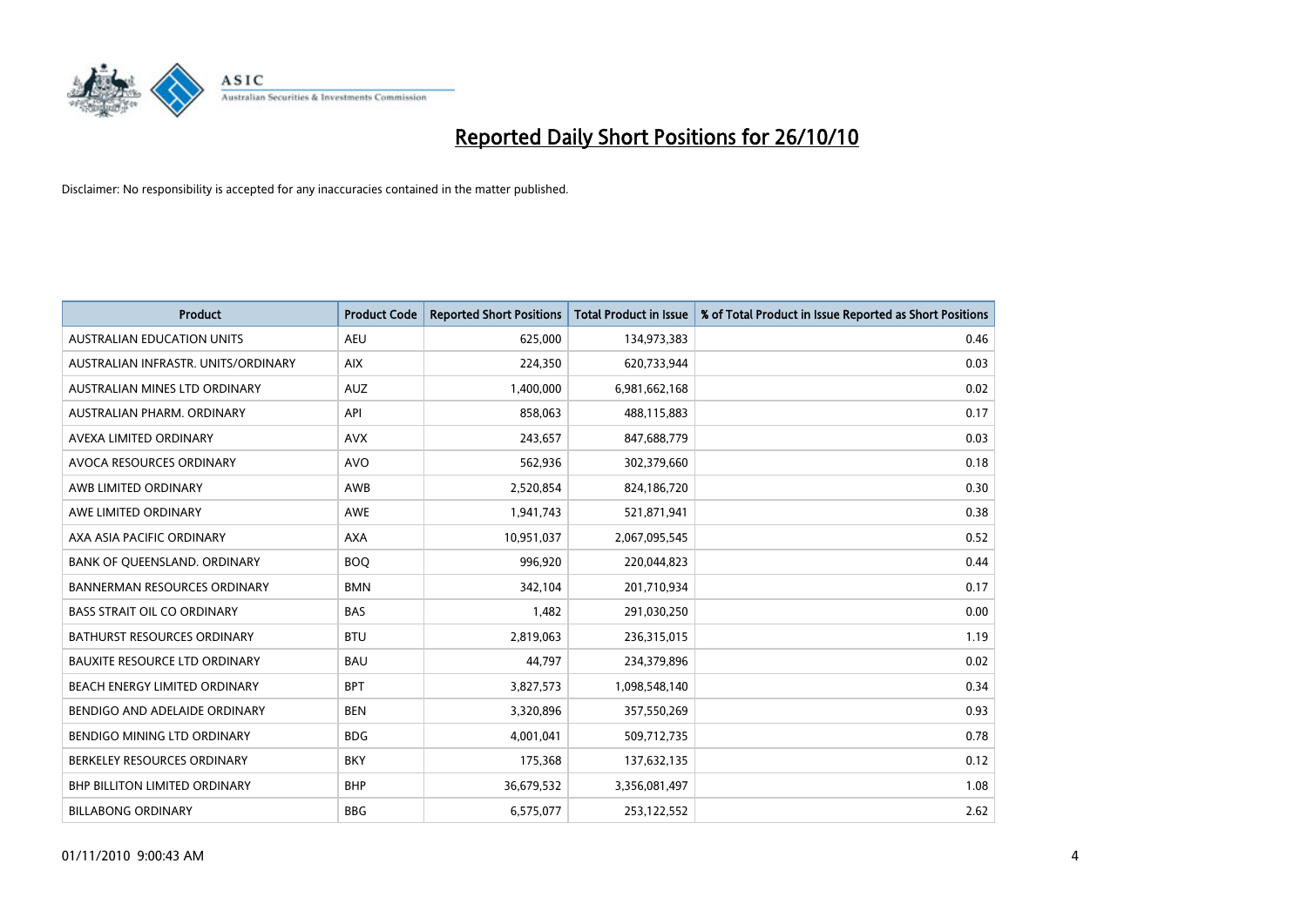

| <b>Product</b>                           | <b>Product Code</b> | <b>Reported Short Positions</b> | <b>Total Product in Issue</b> | % of Total Product in Issue Reported as Short Positions |
|------------------------------------------|---------------------|---------------------------------|-------------------------------|---------------------------------------------------------|
| <b>BIOTA HOLDINGS ORDINARY</b>           | <b>BTA</b>          | 1,707,157                       | 180,691,377                   | 0.95                                                    |
| <b>BISALLOY STEEL ORDINARY</b>           | <b>BIS</b>          | 84,480                          | 216,455,965                   | 0.04                                                    |
| BKI INVESTMENT LTD ORDINARY              | BKI                 | 508                             | 420,919,092                   | 0.00                                                    |
| <b>BLACKTHORN RESOURCES ORDINARY</b>     | <b>BTR</b>          | 35,848                          | 106,885,300                   | 0.03                                                    |
| <b>BLUESCOPE STEEL LTD ORDINARY</b>      | <b>BSL</b>          | 22,292,599                      | 1,842,178,270                 | 1.17                                                    |
| <b>BOART LONGYEAR ORDINARY</b>           | <b>BLY</b>          | 3,236,652                       | 461,163,412                   | 0.70                                                    |
| <b>BOOM LOGISTICS ORDINARY</b>           | <b>BOL</b>          | 382.999                         | 460,795,156                   | 0.08                                                    |
| BORAL LIMITED, ORDINARY                  | <b>BLD</b>          | 19,639,100                      | 724,369,392                   | 2.72                                                    |
| BOTSWANA METALS LTD ORDINARY             | <b>BML</b>          | 7,000                           | 106,087,760                   | 0.01                                                    |
| <b>BOW ENERGY LIMITED ORDINARY</b>       | <b>BOW</b>          | 2,075,707                       | 280,607,187                   | 0.73                                                    |
| <b>BRADKEN LIMITED ORDINARY</b>          | <b>BKN</b>          | 639,339                         | 139,639,929                   | 0.45                                                    |
| <b>BRAMBLES LIMITED ORDINARY</b>         | <b>BXB</b>          | 12,052,265                      | 1,434,333,917                 | 0.83                                                    |
| BREVILLE GROUP LTD ORDINARY              | <b>BRG</b>          | 2,740                           | 129,515,322                   | 0.00                                                    |
| <b>BRICKWORKS LIMITED ORDINARY</b>       | <b>BKW</b>          | 27,457                          | 147,235,904                   | 0.02                                                    |
| <b>BROCKMAN RESOURCES ORDINARY</b>       | <b>BRM</b>          | 209,911                         | 141,688,151                   | 0.15                                                    |
| BT INVESTMENT MNGMNT ORDINARY            | <b>BTT</b>          | 544,173                         | 160,000,000                   | 0.34                                                    |
| <b>BUNNINGS WAREHOUSE ORDINARY UNITS</b> | <b>BWP</b>          | 760,591                         | 427,042,646                   | 0.17                                                    |
| <b>BUREY GOLD LIMITED ORDINARY</b>       | <b>BYR</b>          | 2,606                           | 202,881,003                   | 0.00                                                    |
| <b>BURU ENERGY ORDINARY</b>              | <b>BRU</b>          | 171,612                         | 182,780,549                   | 0.09                                                    |
| <b>CABCHARGE AUSTRALIA ORDINARY</b>      | CAB                 | 1,325,230                       | 120,437,014                   | 1.09                                                    |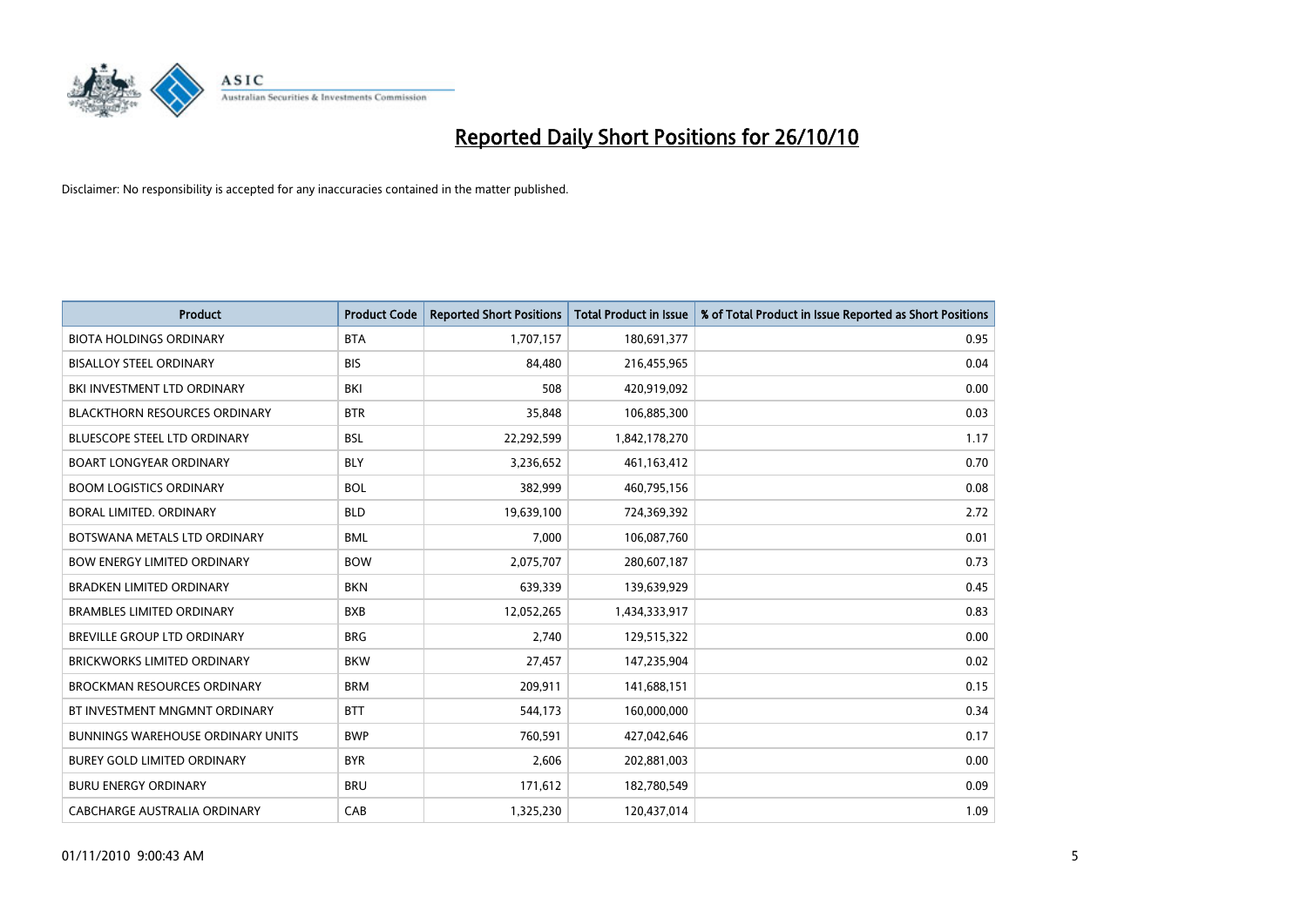

| <b>Product</b>                         | <b>Product Code</b> | <b>Reported Short Positions</b> | Total Product in Issue | % of Total Product in Issue Reported as Short Positions |
|----------------------------------------|---------------------|---------------------------------|------------------------|---------------------------------------------------------|
| CALTEX AUSTRALIA ORDINARY              | <b>CTX</b>          | 8,053,998                       | 270,000,000            | 2.98                                                    |
| CAMPBELL BROTHERS ORDINARY             | <b>CPB</b>          | 1,093,290                       | 63,517,495             | 1.72                                                    |
| CAPE LAMBERT RES LTD ORDINARY          | <b>CFE</b>          | 510,402                         | 593,166,467            | 0.08                                                    |
| <b>CARBON ENERGY ORDINARY</b>          | <b>CNX</b>          | 522,415                         | 609,747,650            | 0.08                                                    |
| <b>CARDNO LIMITED ORDINARY</b>         | CDD                 | 14,413                          | 105,797,439            | 0.01                                                    |
| CARNARVON PETROLEUM ORDINARY           | <b>CVN</b>          | 2,481,848                       | 686,759,634            | 0.35                                                    |
| <b>CARNEGIE WAVE ENERGY ORDINARY</b>   | <b>CWE</b>          | 83.000                          | 565,237,627            | 0.01                                                    |
| CARPATHIAN RESOURCES ORDINARY          | <b>CPN</b>          | 75,000                          | 265,533,501            | 0.03                                                    |
| CARPENTARIA EXP. LTD ORDINARY          | CAP                 | 9,777                           | 94,071,301             | 0.01                                                    |
| CARSALES.COM LTD ORDINARY              | <b>CRZ</b>          | 1,435,516                       | 232,750,800            | 0.61                                                    |
| CASH CONVERTERS ORD/DIV ACCESS         | CCV                 | 68,191                          | 379,761,025            | 0.01                                                    |
| <b>CASPIAN OIL &amp; GAS ORDINARY</b>  | <b>CIG</b>          | 50,000                          | 1,331,500,513          | 0.00                                                    |
| CATALPA RESOURCES ORDINARY             | CAH                 | 148,170                         | 162,772,989            | 0.09                                                    |
| <b>CEC GROUP LIMITED ORDINARY</b>      | CEG                 | 1,750                           | 79,662,662             | 0.00                                                    |
| <b>CELLNET GROUP ORDINARY</b>          | <b>CLT</b>          | 1,342                           | 70,221,390             | 0.00                                                    |
| CENTENNIAL COAL ORDINARY               | <b>CEY</b>          | 514,580                         | 395,126,381            | 0.13                                                    |
| CENTRAL PETROLEUM ORDINARY             | <b>CTP</b>          | 11,455                          | 982,297,842            | 0.00                                                    |
| CENTRO PROPERTIES UNITS/ORD STAPLED    | <b>CNP</b>          | 333,145                         | 972,414,514            | 0.03                                                    |
| CENTRO RETAIL GROUP STAPLED SECURITIES | <b>CER</b>          | 878,366                         | 2,286,399,424          | 0.04                                                    |
| <b>CERAMIC FUEL CELLS ORDINARY</b>     | CFU                 | 138.346                         | 1,200,679,566          | 0.01                                                    |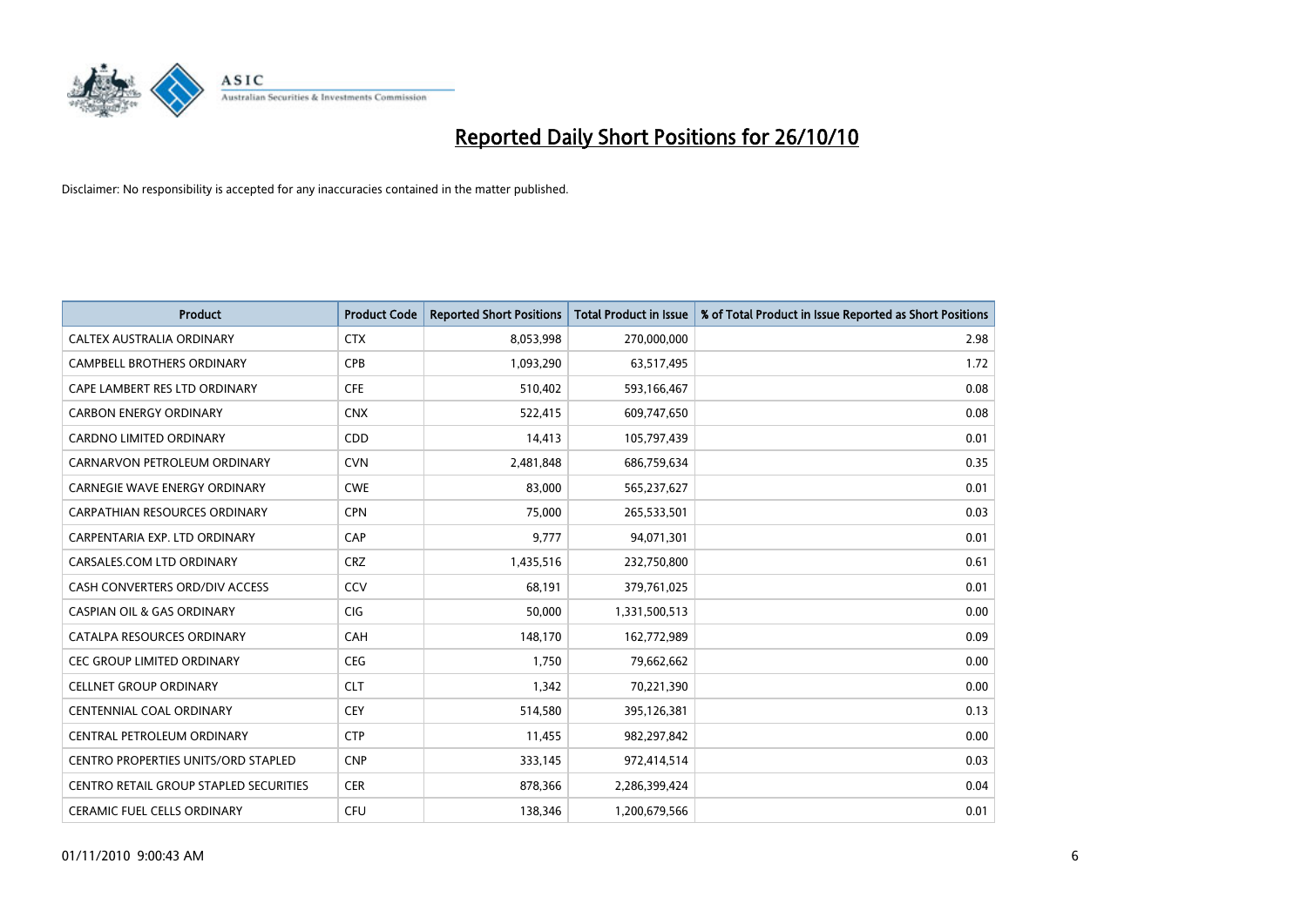

| <b>Product</b>                           | <b>Product Code</b> | <b>Reported Short Positions</b> | <b>Total Product in Issue</b> | % of Total Product in Issue Reported as Short Positions |
|------------------------------------------|---------------------|---------------------------------|-------------------------------|---------------------------------------------------------|
| <b>CFS RETAIL PROPERTY UNITS</b>         | <b>CFX</b>          | 37,009,660                      | 2,820,392,571                 | 1.30                                                    |
| CHALLENGER DIV.PRO. STAPLED UNITS        | <b>CDI</b>          | 28,769                          | 913,426,007                   | 0.00                                                    |
| CHALLENGER F.S.G.LTD ORDINARY            | CGF                 | 10,258,646                      | 502,403,359                   | 2.03                                                    |
| <b>CHALLENGER INFRAST, STAPLED UNITS</b> | <b>CIF</b>          | 8,420                           | 316,223,785                   | 0.00                                                    |
| <b>CHANDLER MACLEOD LTD ORDINARY</b>     | <b>CMG</b>          | 11,970                          | 422,031,685                   | 0.00                                                    |
| CHARTER HALL GROUP STAPLED US PROHIBIT.  | <b>CHC</b>          | 2,619,441                       | 1,225,365,088                 | 0.20                                                    |
| <b>CHARTER HALL OFFICE UNIT</b>          | COO                 | 441,827                         | 493,319,730                   | 0.09                                                    |
| <b>CHARTER HALL RETAIL UNITS</b>         | <b>COR</b>          | 171,747                         | 305,810,723                   | 0.06                                                    |
| CHEMGENEX PHARMACEUT ORDINARY            | <b>CXS</b>          | 195,195                         | 283,348,870                   | 0.07                                                    |
| CITADEL RESOURCE GRP ORDINARY            | CGG                 | 2,149,020                       | 2,367,666,467                 | 0.09                                                    |
| CITIGOLD CORP LTD ORDINARY               | <b>CTO</b>          | 2,148,750                       | 964,512,301                   | 0.23                                                    |
| CLINUVEL PHARMACEUT, ORDINARY            | <b>CUV</b>          | 41,277                          | 303,443,665                   | 0.01                                                    |
| <b>CLOUGH LIMITED ORDINARY</b>           | <b>CLO</b>          | 574,685                         | 771,906,269                   | 0.07                                                    |
| <b>COAL &amp; ALLIED ORDINARY</b>        | <b>CNA</b>          | 10,880                          | 86,584,735                    | 0.01                                                    |
| COAL OF AFRICA LTD ORDINARY              | <b>CZA</b>          | 1,105,534                       | 530,514,663                   | 0.21                                                    |
| <b>COALSPUR MINES LTD ORDINARY</b>       | <b>CPL</b>          | 319,830                         | 435,073,242                   | 0.08                                                    |
| COCA-COLA AMATIL ORDINARY                | <b>CCL</b>          | 6,267,294                       | 755,940,367                   | 0.81                                                    |
| COCHLEAR LIMITED ORDINARY                | <b>COH</b>          | 809,081                         | 56,590,681                    | 1.43                                                    |
| COCKATOO COAL ORDINARY                   | <b>COK</b>          | 519,311                         | 970,036,951                   | 0.05                                                    |
| COEUR D'ALENE MINES. CDI 1:1             | <b>CXC</b>          | 1,000                           | 3,834,109                     | 0.03                                                    |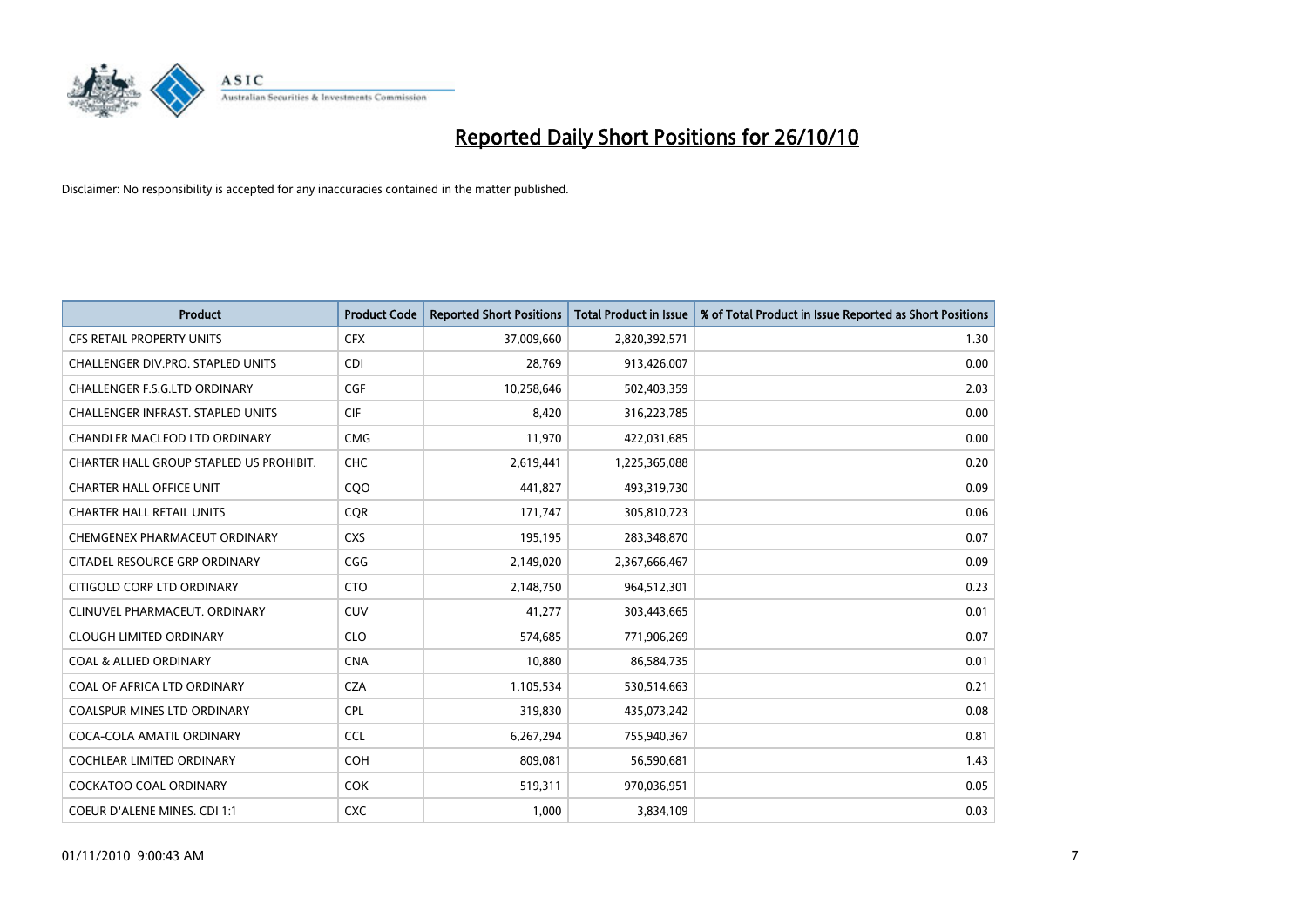

| <b>Product</b>                           | <b>Product Code</b> | <b>Reported Short Positions</b> | Total Product in Issue | % of Total Product in Issue Reported as Short Positions |
|------------------------------------------|---------------------|---------------------------------|------------------------|---------------------------------------------------------|
| <b>COFFEY INTERNATIONAL ORDINARY</b>     | COF                 | 20,869                          | 129,035,760            | 0.01                                                    |
| COMMONWEALTH BANK, ORDINARY              | <b>CBA</b>          | 12,913,398                      | 1,548,882,074          | 0.78                                                    |
| <b>COMMONWEALTH PROP ORDINARY UNITS</b>  | <b>CPA</b>          | 14,400,790                      | 2,012,803,230          | 0.74                                                    |
| <b>COMPASS RESOURCES ORDINARY</b>        | <b>CMR</b>          | 101,480                         | 147,402,920            | 0.07                                                    |
| <b>COMPUTERSHARE LTD ORDINARY</b>        | <b>CPU</b>          | 3,623,472                       | 555,664,059            | 0.66                                                    |
| <b>CONNECTEAST GROUP STAPLED</b>         | <b>CEU</b>          | 32,750,381                      | 3,940,145,951          | 0.82                                                    |
| CONQUEST MINING ORDINARY                 | COT                 |                                 | 501,374,801            | 0.00                                                    |
| CONSOLIDATED MEDIA, ORDINARY             | <b>CMJ</b>          | 3,247,814                       | 577,145,934            | 0.56                                                    |
| CONTANGO MICROCAP ORDINARY               | <b>CTN</b>          | 7,500                           | 151,458,972            | 0.00                                                    |
| <b>COOPER ENERGY LTD ORDINARY</b>        | <b>COE</b>          | 104,399                         | 292,576,001            | 0.04                                                    |
| <b>COPPER STRIKE LTD ORDINARY</b>        | <b>CSE</b>          | 714                             | 129,455,571            | 0.00                                                    |
| <b>COUNT FINANCIAL ORDINARY</b>          | COU                 | 1,392,798                       | 261,968,742            | 0.53                                                    |
| <b>CRANE GROUP LIMITED ORDINARY</b>      | <b>CRG</b>          | 3,128,737                       | 79,110,667             | 3.95                                                    |
| <b>CROMWELL GROUP STAPLED SECURITIES</b> | <b>CMW</b>          | 138,643                         | 909,626,240            | 0.02                                                    |
| <b>CROWN LIMITED ORDINARY</b>            | <b>CWN</b>          | 4,729,221                       | 754,131,800            | 0.60                                                    |
| <b>CSG LIMITED ORDINARY</b>              | CSV                 | 520,559                         | 244,320,695            | 0.21                                                    |
| <b>CSL LIMITED ORDINARY</b>              | <b>CSL</b>          | 6,374,777                       | 549,975,700            | 1.14                                                    |
| <b>CSR LIMITED ORDINARY</b>              | <b>CSR</b>          | 3,543,798                       | 1,517,907,314          | 0.23                                                    |
| <b>CUDECO LIMITED ORDINARY</b>           | CDU                 | 284,320                         | 145,412,643            | 0.19                                                    |
| <b>CUSTOMERS LIMITED ORDINARY</b>        | CUS                 | 66,781                          | 134,999,097            | 0.05                                                    |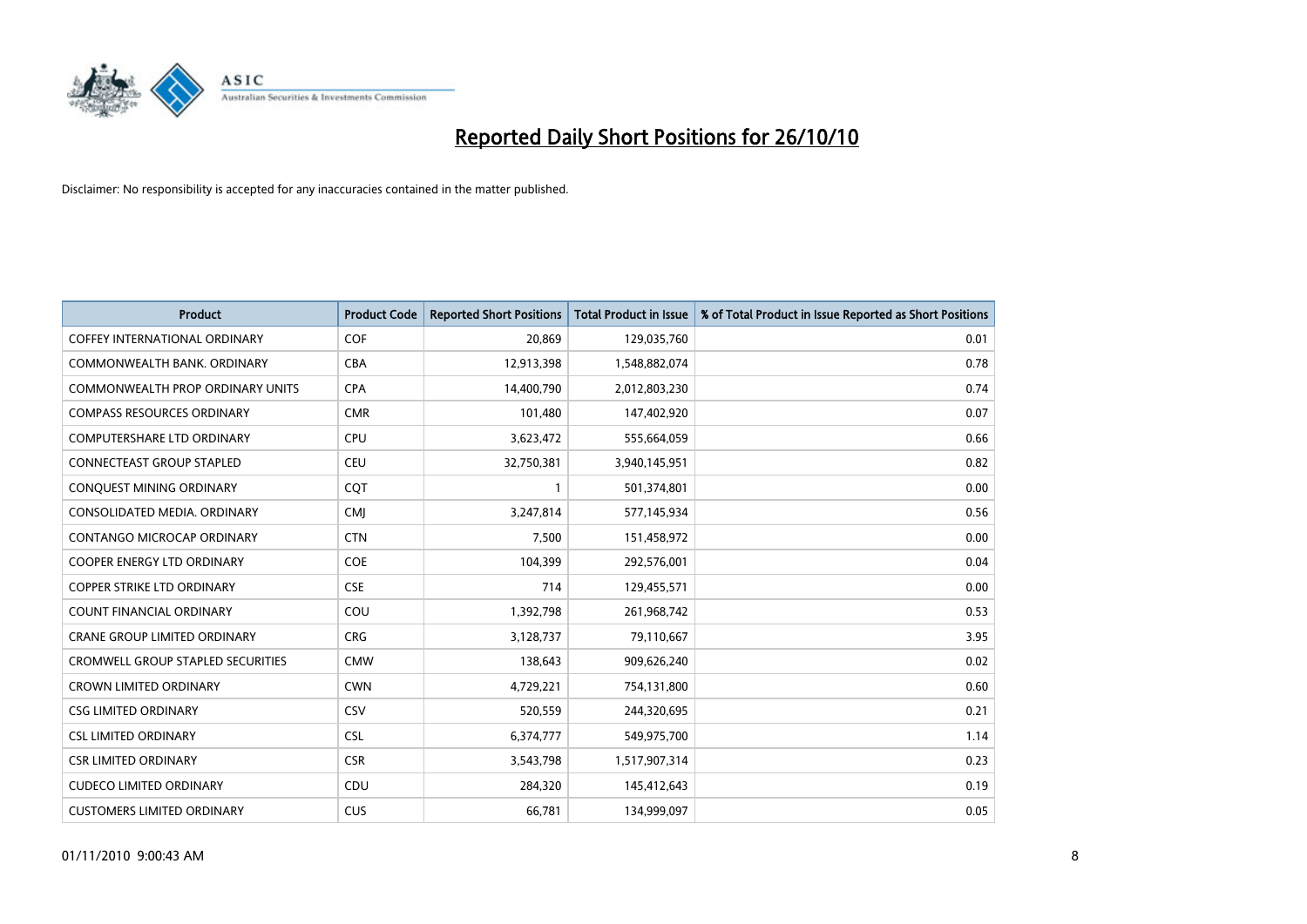

| <b>Product</b>                       | <b>Product Code</b> | <b>Reported Short Positions</b> | Total Product in Issue | % of Total Product in Issue Reported as Short Positions |
|--------------------------------------|---------------------|---------------------------------|------------------------|---------------------------------------------------------|
| DART ENERGY LTD ORDINARY             | <b>DTE</b>          | 1,134,832                       | 419,748,184            | 0.27                                                    |
| DAVID JONES LIMITED ORDINARY         | <b>DIS</b>          | 17,029,476                      | 510,945,759            | 3.33                                                    |
| <b>DECMIL GROUP LIMITED ORDINARY</b> | <b>DCG</b>          | 17,397                          | 123,804,568            | 0.01                                                    |
| DEEP YELLOW LIMITED ORDINARY         | <b>DYL</b>          | 110,349                         | 1,125,814,458          | 0.01                                                    |
| DEVINE LIMITED ORDINARY              | <b>DVN</b>          | 1,000                           | 634,918,223            | 0.00                                                    |
| DEXUS PROPERTY GROUP STAPLED UNITS   | <b>DXS</b>          | 14,196,142                      | 4,839,024,176          | 0.29                                                    |
| DISCOVERY METALS LTD ORDINARY        | <b>DML</b>          | 212,630                         | 302,202,585            | 0.07                                                    |
| DOMINION MINING ORDINARY             | <b>DOM</b>          | 186,750                         | 103,520,259            | 0.18                                                    |
| DOMINO PIZZA ENTERPR ORDINARY        | <b>DMP</b>          | 3                               | 68,407,674             | 0.00                                                    |
| DOWNER EDI LIMITED ORDINARY          | <b>DOW</b>          | 1,796,551                       | 343,178,483            | 0.51                                                    |
| DUET GROUP STAPLED US PROHIBIT.      | <b>DUE</b>          | 269,390                         | 887,304,690            | 0.03                                                    |
| <b>DULUXGROUP LIMITED ORDINARY</b>   | <b>DLX</b>          | 110,692                         | 366,992,120            | 0.02                                                    |
| DYESOL LIMITED ORDINARY              | <b>DYE</b>          | 260,643                         | 143,325,847            | 0.18                                                    |
| <b>EASTERN STAR GAS ORDINARY</b>     | ESG                 | 2,207,631                       | 991,347,041            | 0.20                                                    |
| EDT RETAIL TRUST UNITS               | <b>EDT</b>          | 99,457                          | 4,700,290,868          | 0.00                                                    |
| <b>ELDERS LIMITED ORDINARY</b>       | <b>ELD</b>          | 20,954,974                      | 448,598,480            | 4.68                                                    |
| ELDORADO GOLD CORP CDI 1:1           | EAU                 | 18,774                          | 21,671,827             | 0.09                                                    |
| ELIXIR PETROLEUM LTD ORDINARY        | <b>EXR</b>          | 324,400                         | 188,988,472            | 0.17                                                    |
| <b>EMECO HOLDINGS ORDINARY</b>       | <b>EHL</b>          | 677,066                         | 631,237,586            | 0.10                                                    |
| <b>ENERGY RESOURCES ORDINARY 'A'</b> | <b>ERA</b>          | 1,215,844                       | 190,737,934            | 0.64                                                    |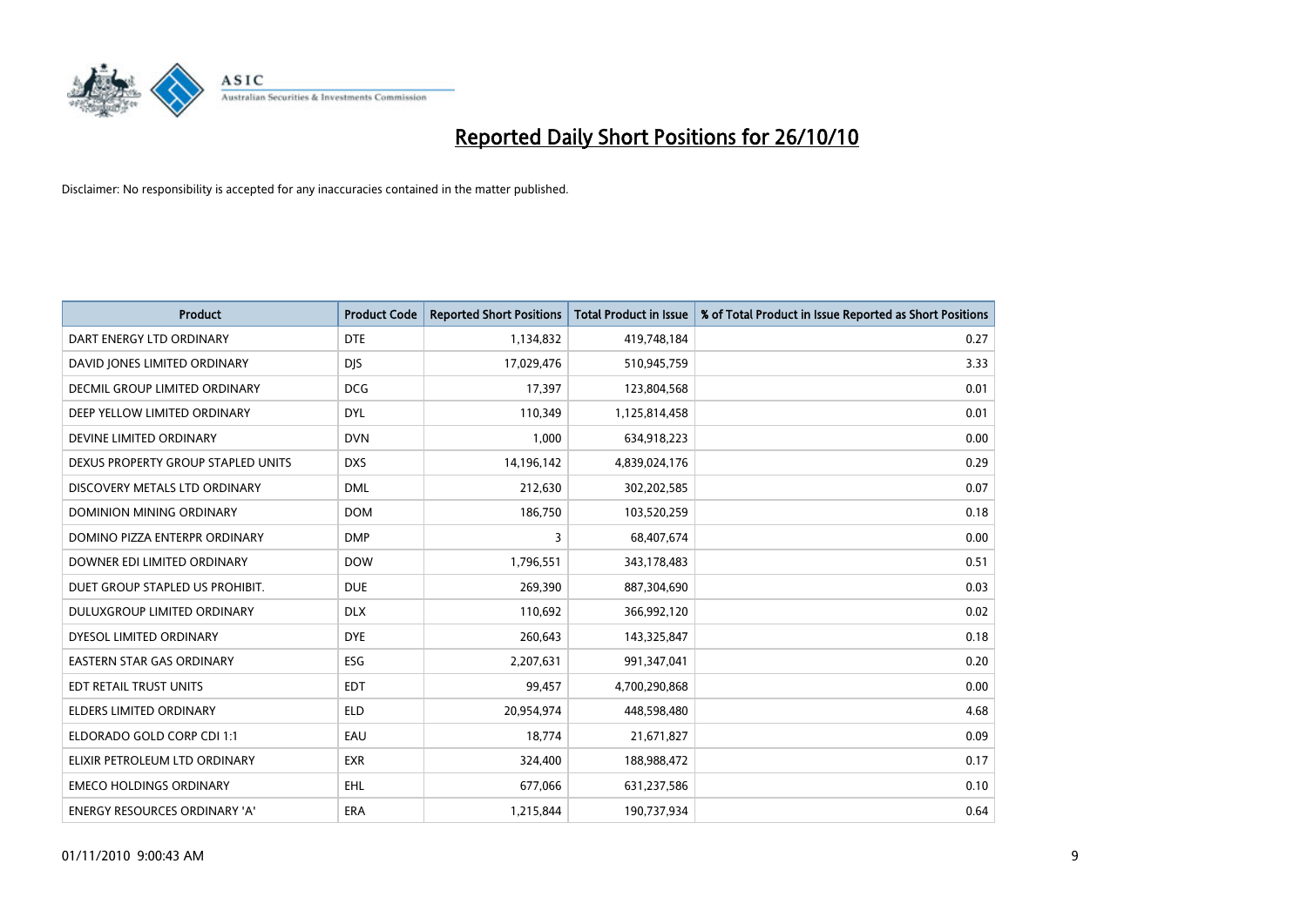

| <b>Product</b>                            | <b>Product Code</b> | <b>Reported Short Positions</b> | Total Product in Issue | % of Total Product in Issue Reported as Short Positions |
|-------------------------------------------|---------------------|---------------------------------|------------------------|---------------------------------------------------------|
| <b>ENERGY WORLD CORPOR, ORDINARY</b>      | <b>EWC</b>          | 9,453,677                       | 1,561,166,672          | 0.58                                                    |
| <b>ENTEK ENERGY LTD ORDINARY</b>          | <b>ETE</b>          | 489.903                         | 258,692,535            | 0.19                                                    |
| <b>ENTELLECT SOLUTIONS ORDINARY</b>       | <b>ESN</b>          | 464,050                         | 1,740,334,200          | 0.03                                                    |
| ENVESTRA LIMITED ORDINARY                 | <b>ENV</b>          | 1,437,945                       | 1,386,827,962          | 0.10                                                    |
| EQUINOX MINERALS LTD CHESS DEPOSITARY INT | <b>EON</b>          | 5,102,173                       | 707,868,211            | 0.73                                                    |
| <b>EVEREST FINANCIAL ORDINARY</b>         | EFG                 | 4,300                           | 251,442,316            | 0.00                                                    |
| <b>EXTRACT RESOURCES ORDINARY</b>         | <b>EXT</b>          | 601,178                         | 243,302,298            | 0.26                                                    |
| FAIRFAX MEDIA LTD ORDINARY                | <b>FXI</b>          | 279,897,520                     | 2,351,955,725          | 11.89                                                   |
| <b>FANTASTIC HOLDINGS ORDINARY</b>        | <b>FAN</b>          | 3,000                           | 102,693,495            | 0.00                                                    |
| FERRAUS LIMITED ORDINARY                  | <b>FRS</b>          | 370                             | 205,700,890            | 0.00                                                    |
| FISHER & PAYKEL APP. ORDINARY             | <b>FPA</b>          | 9,814,113                       | 724,235,162            | 1.35                                                    |
| FISHER & PAYKEL H. ORDINARY               | <b>FPH</b>          | 2,117,330                       | 517,444,890            | 0.41                                                    |
| FKP PROPERTY GROUP STAPLED SECURITIES     | <b>FKP</b>          | 3,906,122                       | 1,174,033,185          | 0.33                                                    |
| FLEETWOOD CORP ORDINARY                   | <b>FWD</b>          | 55.805                          | 57,209,053             | 0.09                                                    |
| FLETCHER BUILDING ORDINARY                | <b>FBU</b>          | 541,864                         | 611,250,393            | 0.08                                                    |
| FLEXIGROUP LIMITED ORDINARY               | <b>FXL</b>          | 25,626                          | 275,472,492            | 0.01                                                    |
| <b>FLIGHT CENTRE ORDINARY</b>             | <b>FLT</b>          | 2,601,539                       | 99,786,394             | 2.61                                                    |
| FLINDERS MINES LTD ORDINARY               | <b>FMS</b>          | 20,946,166                      | 1,820,149,571          | 1.15                                                    |
| FORTE ENERGY NL ORDINARY                  | <b>FTE</b>          | 2,658,986                       | 580,658,031            | 0.46                                                    |
| FORTESCUE METALS GRP ORDINARY             | <b>FMG</b>          | 10.533.312                      | 3,111,398,945          | 0.32                                                    |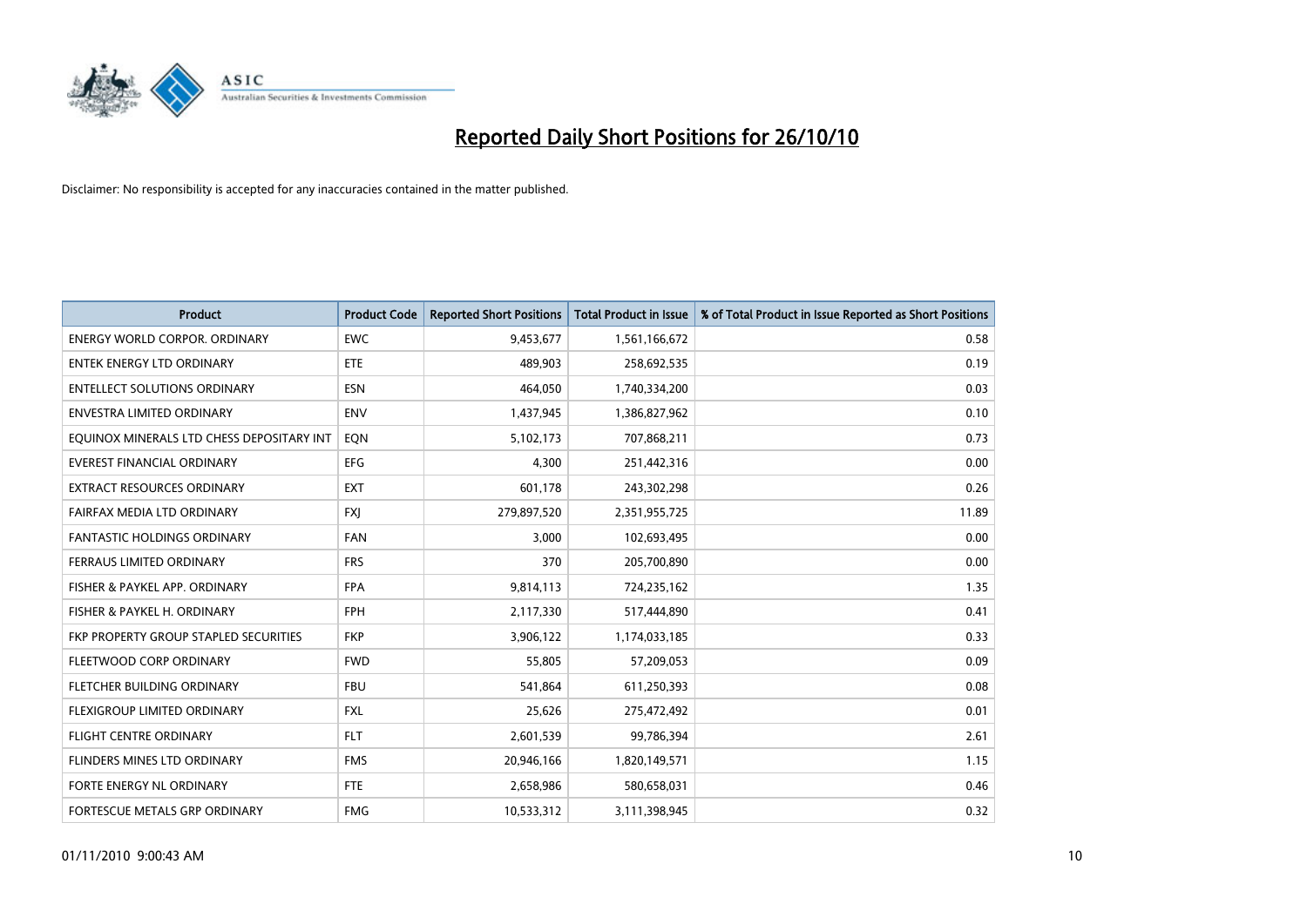

| <b>Product</b>                            | <b>Product Code</b> | <b>Reported Short Positions</b> | <b>Total Product in Issue</b> | % of Total Product in Issue Reported as Short Positions |
|-------------------------------------------|---------------------|---------------------------------|-------------------------------|---------------------------------------------------------|
| <b>FOSTER'S GROUP ORDINARY</b>            | FGL                 | 4,399,159                       | 1,930,723,313                 | 0.24                                                    |
| FTD CORPORATION ORDINARY                  | <b>FTD</b>          | 8,088                           | 100,421,069                   | 0.01                                                    |
| <b>FUNTASTIC LIMITED ORDINARY</b>         | <b>FUN</b>          | 322,528                         | 340,997,682                   | 0.09                                                    |
| <b>G.U.D. HOLDINGS ORDINARY</b>           | GUD                 | 158,298                         | 68,426,721                    | 0.23                                                    |
| <b>GALAXY RESOURCES ORDINARY</b>          | <b>GXY</b>          | 298,250                         | 190,553,358                   | 0.15                                                    |
| <b>GEODYNAMICS LIMITED ORDINARY</b>       | GDY                 | 288,298                         | 292,840,219                   | 0.10                                                    |
| <b>GINDALBIE METALS LTD ORDINARY</b>      | GBG                 | 8,979,914                       | 850,108,099                   | 1.04                                                    |
| <b>GIRALIA RESOURCES NL ORDINARY</b>      | <b>GIR</b>          | 308,830                         | 180,135,170                   | 0.16                                                    |
| <b>GLOBAL MINING ORDINARY</b>             | <b>GMI</b>          | 8,951                           | 191,820,968                   | 0.00                                                    |
| <b>GLOUCESTER COAL ORDINARY</b>           | GCL                 | 253,053                         | 140,447,062                   | 0.18                                                    |
| <b>GME RESOURCES LTD ORDINARY</b>         | <b>GME</b>          | 800                             | 302,352,750                   | 0.00                                                    |
| <b>GOLDEN GATE PETROL ORDINARY</b>        | GGP                 | 11,538                          | 975,826,623                   | 0.00                                                    |
| <b>GOLDEN WEST RESOURCE ORDINARY</b>      | <b>GWR</b>          | 1,617                           | 164,606,127                   | 0.00                                                    |
| <b>GOODMAN FIELDER, ORDINARY</b>          | <b>GFF</b>          | 12,583,559                      | 1,380,386,438                 | 0.91                                                    |
| <b>GOODMAN GROUP STAPLED US PROHIBIT.</b> | <b>GMG</b>          | 4,442,311                       | 6,369,751,394                 | 0.07                                                    |
| <b>GPT GROUP STAPLED SEC.</b>             | <b>GPT</b>          | 8,642,588                       | 1,855,529,431                 | 0.44                                                    |
| <b>GRAINCORP LIMITED A CLASS ORDINARY</b> | <b>GNC</b>          | 616,741                         | 198,318,900                   | 0.31                                                    |
| <b>GRANGE RESOURCES. ORDINARY</b>         | <b>GRR</b>          | 1,495,899                       | 1,152,077,403                 | 0.13                                                    |
| <b>GREENLAND MIN EN LTD ORDINARY</b>      | GGG                 | 1,462,075                       | 254,891,227                   | 0.57                                                    |
| <b>GRYPHON MINERALS LTD ORDINARY</b>      | GRY                 | 11,452                          | 289,272,058                   | 0.00                                                    |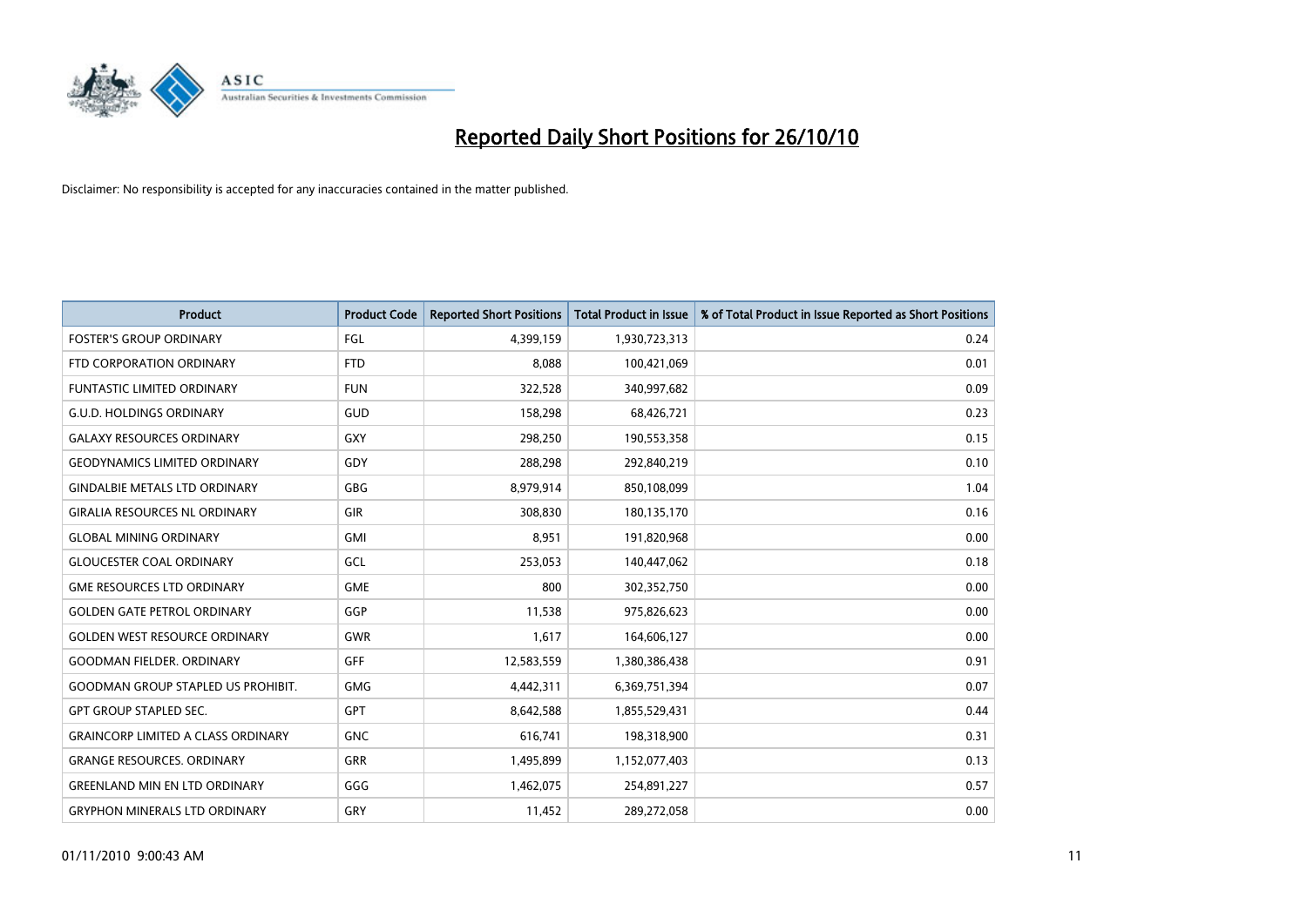

| <b>Product</b>                                   | <b>Product Code</b> | <b>Reported Short Positions</b> | Total Product in Issue | % of Total Product in Issue Reported as Short Positions |
|--------------------------------------------------|---------------------|---------------------------------|------------------------|---------------------------------------------------------|
| <b>GUINNESS PEAT GROUP. CHESS DEPOSITARY INT</b> | GPG                 | 55                              | 309,138,006            | 0.00                                                    |
| <b>GUNNS LIMITED ORDINARY</b>                    | <b>GNS</b>          | 18,559,323                      | 806,734,892            | 2.30                                                    |
| <b>GWA INTERNATIONAL ORDINARY</b>                | <b>GWT</b>          | 3,915,514                       | 301,102,514            | 1.29                                                    |
| <b>HARVEY NORMAN ORDINARY</b>                    | <b>HVN</b>          | 33,641,171                      | 1,062,316,784          | 3.18                                                    |
| HASTIE GROUP LIMITED ORDINARY                    | <b>HST</b>          | 146,362                         | 239,716,924            | 0.05                                                    |
| HASTINGS DIVERSIFIED STAPLED SECURITY            | <b>HDF</b>          | 159,459                         | 513,336,482            | 0.02                                                    |
| <b>HEARTWARE INT INC CDI 35:1</b>                | <b>HIN</b>          | 272,008                         | 66,059,280             | 0.41                                                    |
| <b>HENDERSON GROUP CDI 1:1</b>                   | <b>HGG</b>          | 8,581,379                       | 564,915,116            | 1.51                                                    |
| HFA HOLDINGS LIMITED ORDINARY                    | <b>HFA</b>          | 1,820,937                       | 469,330,170            | 0.38                                                    |
| <b>HIGHLANDS PACIFIC ORDINARY</b>                | <b>HIG</b>          | 2,382,805                       | 683,207,148            | 0.35                                                    |
| HILLS INDUSTRIES LTD ORDINARY                    | <b>HIL</b>          | 1,255,580                       | 248,676,841            | 0.50                                                    |
| HORIZON OIL LIMITED ORDINARY                     | <b>HZN</b>          | 2,953,317                       | 1,130,311,515          | 0.26                                                    |
| ICON ENERGY LIMITED ORDINARY                     | <b>ICN</b>          | 67,000                          | 439,801,394            | 0.02                                                    |
| <b>IINET LIMITED ORDINARY</b>                    | <b>IIN</b>          | 1,346,796                       | 151,963,119            | 0.88                                                    |
| <b>ILUKA RESOURCES ORDINARY</b>                  | <b>ILU</b>          | 6,440,506                       | 418,700,517            | 1.52                                                    |
| IMF (AUSTRALIA) LTD ORDINARY                     | <b>IMF</b>          | 329,994                         | 122,496,819            | 0.27                                                    |
| IMX RESOURCES LTD ORDINARY                       | <b>IXR</b>          | 20,000                          | 260,252,803            | 0.01                                                    |
| <b>INCITEC PIVOT ORDINARY</b>                    | IPL                 | 3,089,198                       | 1,628,730,107          | 0.18                                                    |
| <b>INDAGO RESOURCES LTD ORDINARY</b>             | <b>IDG</b>          | 8,179                           | 81,659,448             | 0.01                                                    |
| INDEPENDENCE GROUP ORDINARY                      | <b>IGO</b>          | 235,852                         | 114,063,539            | 0.20                                                    |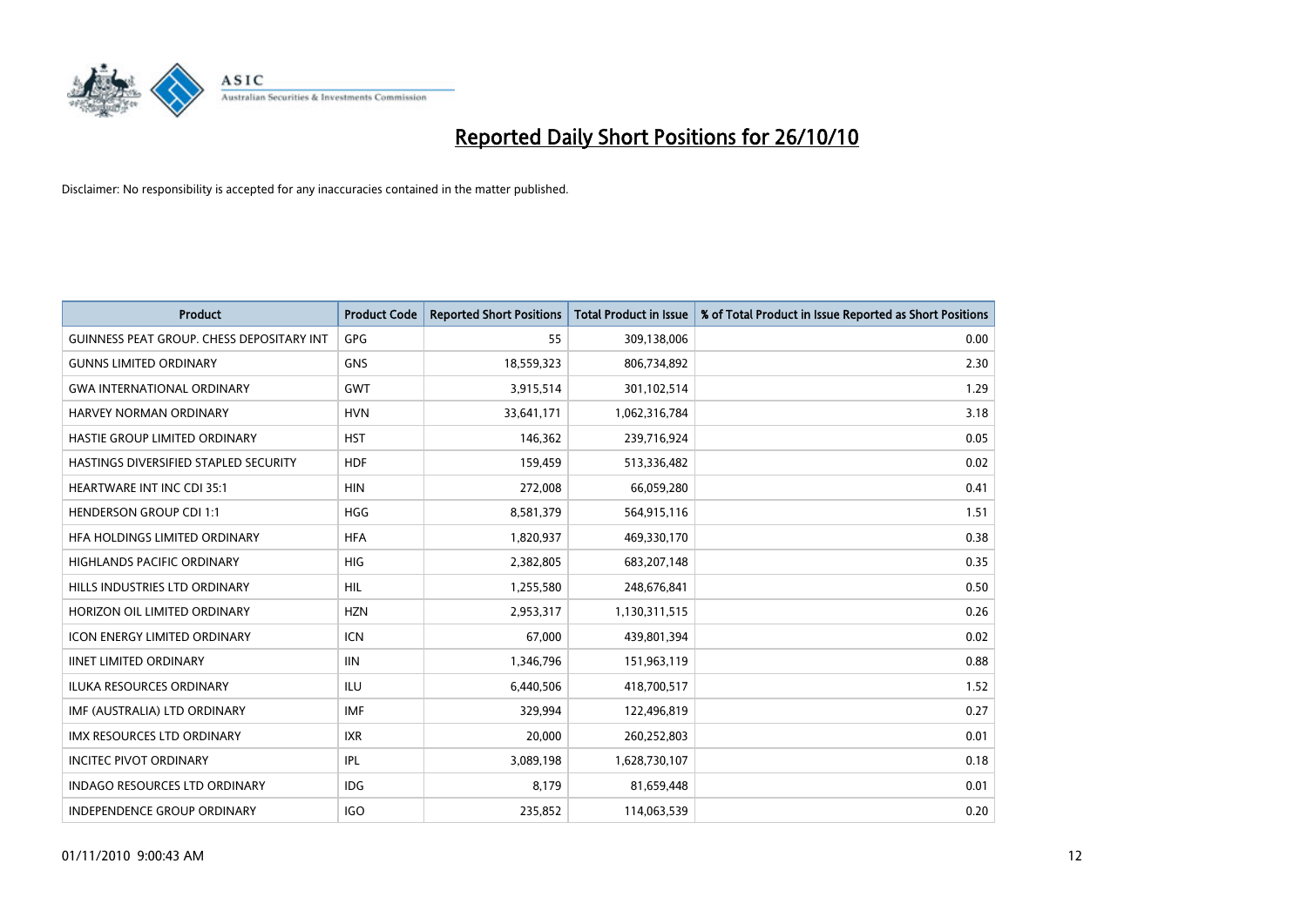

| <b>Product</b>                           | <b>Product Code</b> | <b>Reported Short Positions</b> | <b>Total Product in Issue</b> | % of Total Product in Issue Reported as Short Positions |
|------------------------------------------|---------------------|---------------------------------|-------------------------------|---------------------------------------------------------|
| <b>INDOPHIL RESOURCES ORDINARY</b>       | <b>IRN</b>          | 348,796                         | 471,445,763                   | 0.07                                                    |
| INDUSTREA LIMITED ORDINARY               | IDL                 | 6,292,729                       | 1,088,087,032                 | 0.58                                                    |
| <b>INFIGEN ENERGY STAPLED SECURITIES</b> | <b>IFN</b>          | 10,165,910                      | 761,222,569                   | 1.33                                                    |
| ING INDUSTRIAL FUND UNITS                | <b>IIF</b>          | 4,622,550                       | 2,592,249,647                 | 0.17                                                    |
| ING OFFICE FUND STAPLED SECURITIES       | <b>IOF</b>          | 5,621,635                       | 2,729,071,212                 | 0.22                                                    |
| ING RE COM GROUP STAPLED SECURITIES      | <b>ILF</b>          | 9,075                           | 441,029,194                   | 0.00                                                    |
| <b>INSURANCE AUSTRALIA ORDINARY</b>      | <b>IAG</b>          | 3,247,238                       | 2,078,994,021                 | 0.13                                                    |
| INTEGRA MINING LTD. ORDINARY             | <b>IGR</b>          | 1,583,078                       | 755,792,394                   | 0.20                                                    |
| <b>INTOLL GROUP STAPLED SECURITIES</b>   | <b>ITO</b>          | 2,989,872                       | 2,261,732,048                 | 0.13                                                    |
| <b>INTREPID MINES ORDINARY</b>           | <b>IAU</b>          | 1,243,626                       | 432,579,805                   | 0.27                                                    |
| <b>INVOCARE LIMITED ORDINARY</b>         | <b>IVC</b>          | 749,844                         | 102,394,649                   | 0.72                                                    |
| ION LIMITED ORDINARY                     | <b>ION</b>          | 328,906                         | 256,365,105                   | 0.13                                                    |
| <b>IOOF HOLDINGS LTD ORDINARY</b>        | IFL.                | 1,506,695                       | 229,794,395                   | 0.65                                                    |
| <b>IRESS MARKET TECH. ORDINARY</b>       | <b>IRE</b>          | 2,113,443                       | 126,018,142                   | 1.68                                                    |
| <b>IRON ORE HOLDINGS ORDINARY</b>        | <b>IOH</b>          | 32,184                          | 135,381,616                   | 0.02                                                    |
| <b>ISHARES GLB CONSSTA CDI 1:1</b>       | X                   | 2,310                           | 4,750,000                     | 0.05                                                    |
| ISHARES GLOBAL 100 CDI 1:1               | <b>IOO</b>          | 1,648                           | 10,600,000                    | 0.02                                                    |
| ISHARES MSCI EAFE CDI 1:1                | <b>IVE</b>          | 75,419                          | 590,400,000                   | 0.01                                                    |
| ISHARES MSCI EM MKTS CDI 1:1             | <b>IEM</b>          | 23,413                          | 425,700,000                   | 0.01                                                    |
| ISHARES RUSSELL 2000 CDI 1:1             | <b>IRU</b>          | 2,605                           | 147,350,000                   | 0.00                                                    |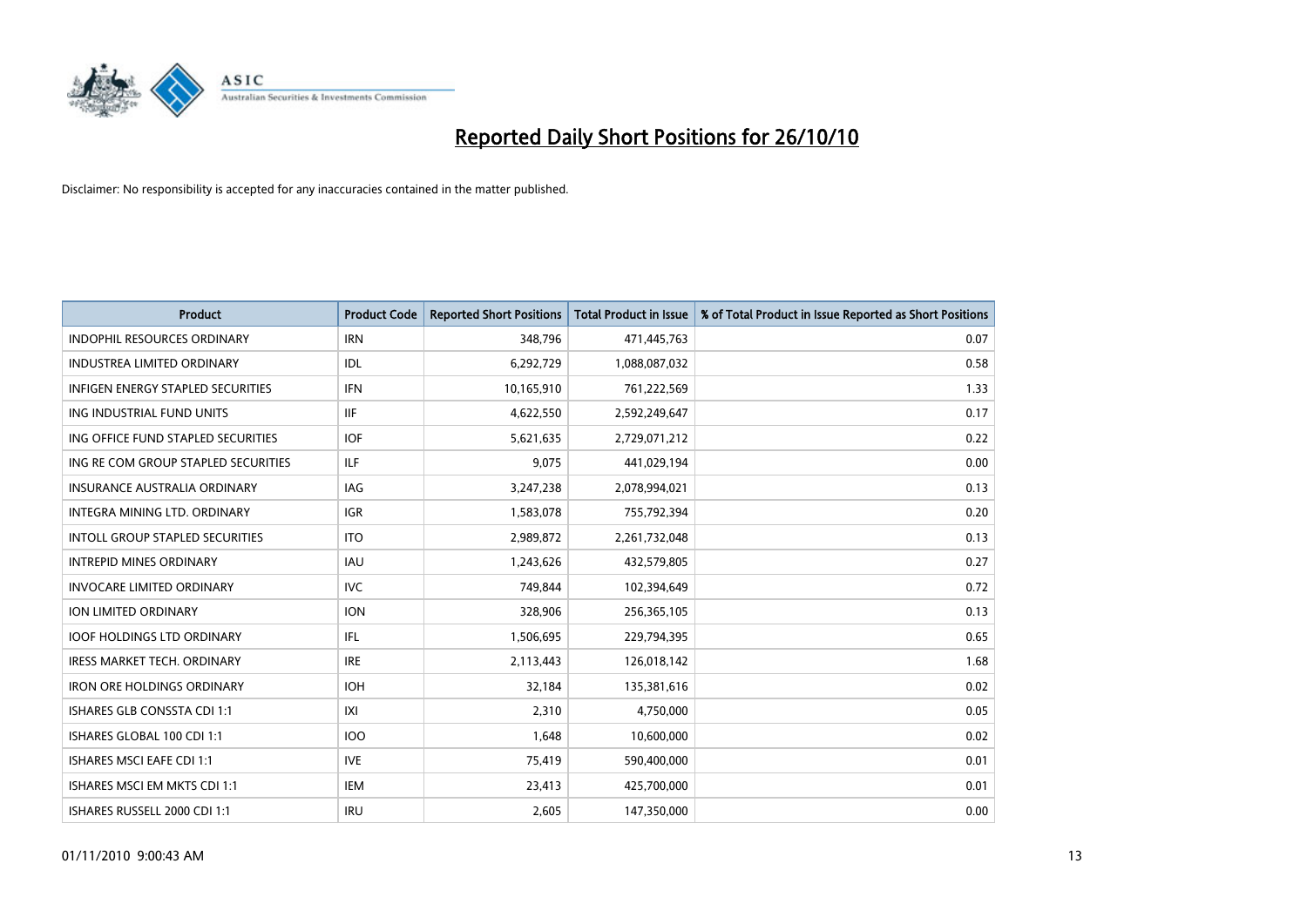

| <b>Product</b>                                  | <b>Product Code</b> | <b>Reported Short Positions</b> | <b>Total Product in Issue</b> | % of Total Product in Issue Reported as Short Positions |
|-------------------------------------------------|---------------------|---------------------------------|-------------------------------|---------------------------------------------------------|
| ISHARES S&P 500 CDI 1:1                         | <b>IVV</b>          | 18,210                          | 116,350,000                   | 0.02                                                    |
| <b>ISOFT GROUP LIMITED ORDINARY</b>             | <b>ISF</b>          | 21,527,145                      | 1,070,595,874                 | 2.01                                                    |
| <b>IVANHOE AUSTRALIA ORDINARY</b>               | <b>IVA</b>          |                                 | 418,083,853                   | 0.00                                                    |
| <b>JABIRU METALS LTD ORDINARY</b>               | <b>JML</b>          | 792,101                         | 552,619,180                   | 0.13                                                    |
| <b>IAMES HARDIE INDUST CHESS DEPOSITARY INT</b> | <b>IHX</b>          | 13,727,257                      | 435,726,268                   | 3.13                                                    |
| <b>JAMESON RESOURCES ORDINARY</b>               | JAL                 | 1,600,000                       | 63,885,910                    | 2.50                                                    |
| <b>JB HI-FI LIMITED ORDINARY</b>                | <b>IBH</b>          | 8,473,495                       | 109,200,612                   | 7.76                                                    |
| <b>KAGARA LTD ORDINARY</b>                      | KZL                 | 5,462,924                       | 707,789,717                   | 0.78                                                    |
| KAROON GAS AUSTRALIA ORDINARY                   | <b>KAR</b>          | 581,443                         | 205,508,127                   | 0.28                                                    |
| KASBAH RESOURCES ORDINARY                       | <b>KAS</b>          | 200,000                         | 237,315,006                   | 0.08                                                    |
| KATHMANDU HOLD LTD ORDINARY                     | <b>KMD</b>          | 630,337                         | 200,000,000                   | 0.31                                                    |
| <b>KEYBRIDGE CAPITAL ORDINARY</b>               | <b>KBC</b>          | 5,999                           | 172,070,564                   | 0.00                                                    |
| KIMBERLEY METALS LTD ORDINARY                   | <b>KBL</b>          | 2.609                           | 115,216,206                   | 0.00                                                    |
| KINGSGATE CONSOLID. ORDINARY                    | <b>KCN</b>          | 1,277,979                       | 101,087,786                   | 1.27                                                    |
| KINGSROSE MINING LTD ORDINARY                   | <b>KRM</b>          | 26,628                          | 248,920,560                   | 0.01                                                    |
| LEIGHTON HOLDINGS ORDINARY                      | LEI                 | 5,920,403                       | 300,809,799                   | 1.96                                                    |
| LEND LEASE GROUP UNIT/ORD STAPLED               | LLC                 | 599,896                         | 565,558,754                   | 0.11                                                    |
| LINC ENERGY LTD ORDINARY                        | <b>LNC</b>          | 1,131,148                       | 497,085,405                   | 0.23                                                    |
| LYNAS CORPORATION ORDINARY                      | <b>LYC</b>          | 10,548,741                      | 1,656,999,093                 | 0.64                                                    |
| M2 TELECOMMUNICATION ORDINARY                   | <b>MTU</b>          | 12,544                          | 122,238,195                   | 0.01                                                    |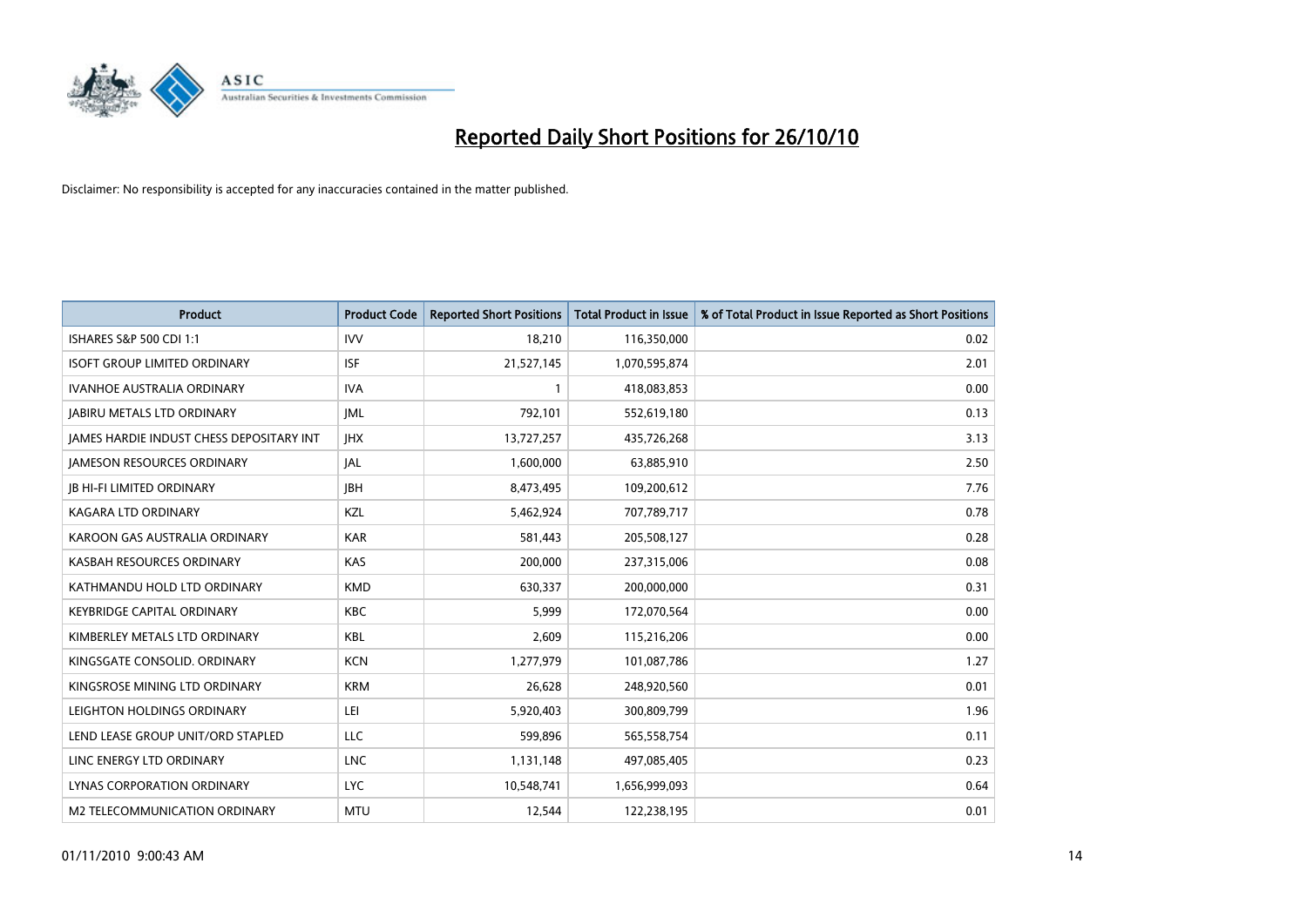

| <b>Product</b>                        | <b>Product Code</b> | <b>Reported Short Positions</b> | Total Product in Issue | % of Total Product in Issue Reported as Short Positions |
|---------------------------------------|---------------------|---------------------------------|------------------------|---------------------------------------------------------|
| MAC SERVICES (THE) ORDINARY           | <b>MSL</b>          | 72,497                          | 165,966,692            | 0.04                                                    |
| MACARTHUR COAL ORDINARY               | <b>MCC</b>          | 1,281,749                       | 299,476,903            | 0.43                                                    |
| <b>MACMAHON HOLDINGS ORDINARY</b>     | <b>MAH</b>          | 1,334,225                       | 733,711,705            | 0.19                                                    |
| MACQ ATLAS ROADS GRP ORDINARY STAPLED | <b>MQA</b>          | 309,566                         | 452,345,907            | 0.06                                                    |
| MACQUARIE GROUP LTD ORDINARY          | <b>MOG</b>          | 4,716,148                       | 345,601,301            | 1.37                                                    |
| <b>MANTRA RESOURCES ORDINARY</b>      | <b>MRU</b>          | 16,966                          | 130,229,188            | 0.01                                                    |
| MAP GROUP STAPLED US PROHIBIT.        | <b>MAP</b>          | 1,719,439                       | 1,861,210,782          | 0.09                                                    |
| <b>MARION ENERGY ORDINARY</b>         | <b>MAE</b>          | 374,994                         | 429,822,043            | 0.09                                                    |
| MCMILLAN SHAKESPEARE ORDINARY         | <b>MMS</b>          | 177,161                         | 67,849,516             | 0.26                                                    |
| MCPHERSON'S LTD ORDINARY              | <b>MCP</b>          | 17,328                          | 71,651,758             | 0.02                                                    |
| MEDUSA MINING LTD ORDINARY            | <b>MML</b>          | 785,646                         | 187,584,911            | 0.41                                                    |
| MELBOURNE IT LIMITED ORDINARY         | MLB                 | 148,939                         | 80,029,955             | 0.19                                                    |
| MEO AUSTRALIA LTD ORDINARY            | <b>MEO</b>          | 474,711                         | 477,220,955            | 0.10                                                    |
| MERMAID MARINE ORDINARY               | <b>MRM</b>          | 497,630                         | 188,672,387            | 0.26                                                    |
| MESOBLAST LIMITED ORDINARY            | <b>MSB</b>          | 18,709                          | 158,140,556            | 0.01                                                    |
| METALS X LIMITED ORDINARY             | <b>MLX</b>          | 326,940                         | 1,365,661,782          | 0.03                                                    |
| METCASH LIMITED ORDINARY              | <b>MTS</b>          | 19,955,740                      | 768,523,847            | 2.58                                                    |
| METGASCO LIMITED ORDINARY             | <b>MEL</b>          | 235,435                         | 250,803,468            | 0.09                                                    |
| METMINCO LIMITED ORDINARY             | <b>MNC</b>          | 350,000                         | 836,622,979            | 0.04                                                    |
| MICLYN EXP OFFSHR ORDINARY            | <b>MIO</b>          | 378,688                         | 271,700,000            | 0.13                                                    |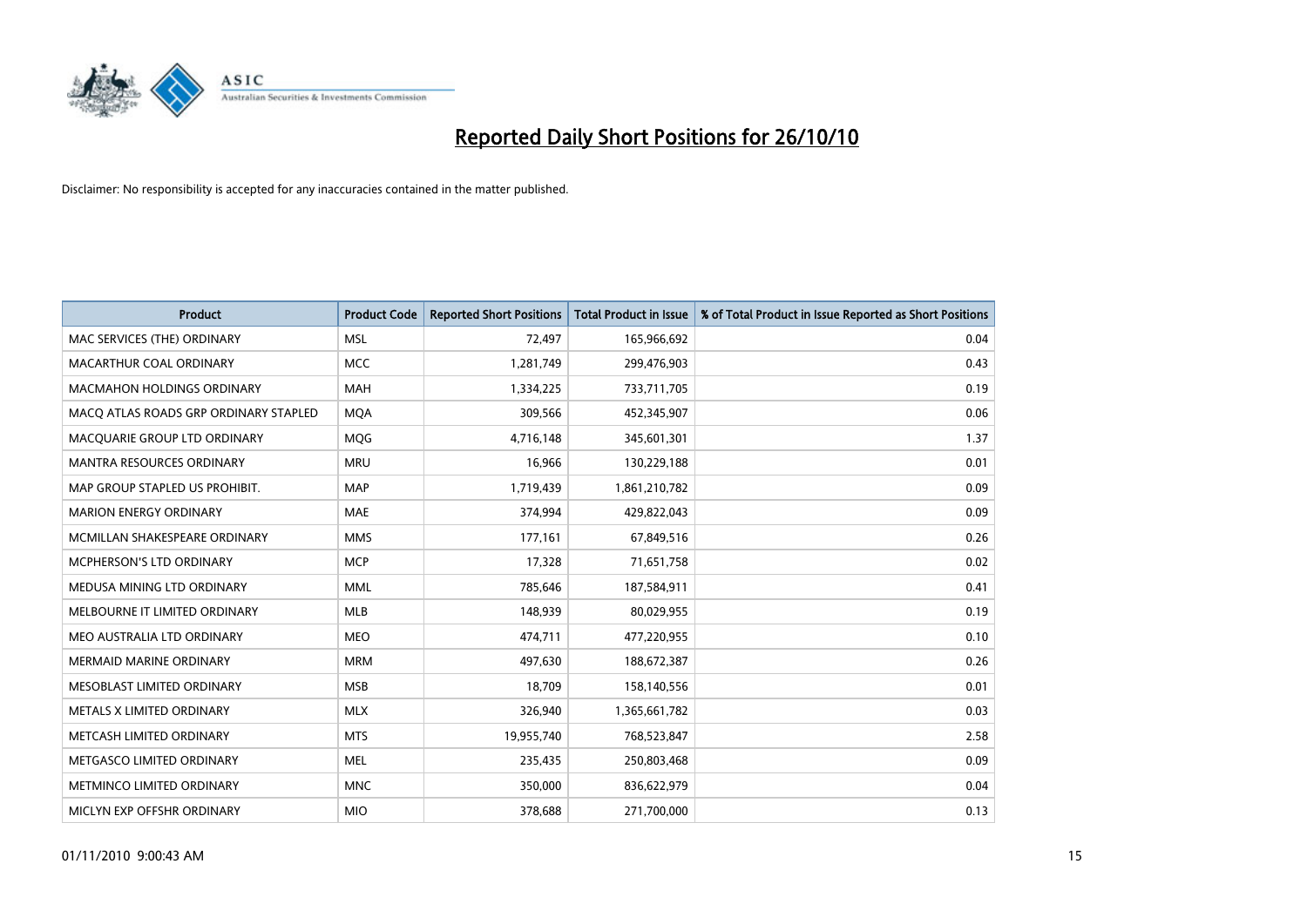

| <b>Product</b>                     | <b>Product Code</b> | <b>Reported Short Positions</b> | <b>Total Product in Issue</b> | % of Total Product in Issue Reported as Short Positions |
|------------------------------------|---------------------|---------------------------------|-------------------------------|---------------------------------------------------------|
| MINARA RESOURCES ORDINARY          | <b>MRE</b>          | 3,720,707                       | 1,167,783,517                 | 0.31                                                    |
| MINCOR RESOURCES NL ORDINARY       | <b>MCR</b>          | 118,085                         | 200,608,804                   | 0.05                                                    |
| MINERAL DEPOSITS ORDINARY          | <b>MDL</b>          | 1,159,894                       | 606,441,673                   | 0.19                                                    |
| MINERAL RESOURCES, ORDINARY        | <b>MIN</b>          | 126,314                         | 167,822,485                   | 0.07                                                    |
| MIRABELA NICKEL LTD ORDINARY       | <b>MBN</b>          | 10,504,368                      | 416,059,630                   | 2.52                                                    |
| MIRVAC GROUP STAPLED SECURITIES    | <b>MGR</b>          | 7,321,949                       | 3,415,819,357                 | 0.21                                                    |
| MITCHELL COMMUNITCA. ORDINARY      | <b>MCU</b>          | 16,057                          | 301,883,014                   | 0.01                                                    |
| MOLOPO ENERGY LTD ORDINARY         | <b>MPO</b>          | 490,484                         | 250,972,584                   | 0.20                                                    |
| <b>MONADELPHOUS GROUP ORDINARY</b> | <b>MND</b>          | 513,533                         | 87,521,827                    | 0.58                                                    |
| <b>MOUNT GIBSON IRON ORDINARY</b>  | <b>MGX</b>          | 3,331,471                       | 1,082,570,693                 | 0.31                                                    |
| MURCHISON METALS LTD ORDINARY      | <b>MMX</b>          | 7,652,663                       | 435,884,268                   | 1.74                                                    |
| MYER HOLDINGS LTD ORDINARY         | <b>MYR</b>          | 15,516,013                      | 581,517,884                   | 2.65                                                    |
| <b>MYSTATE LIMITED ORDINARY</b>    | <b>MYS</b>          | 1,400                           | 67,439,158                    | 0.00                                                    |
| NANOSONICS LIMITED ORDINARY        | <b>NAN</b>          | 50,000                          | 226,630,732                   | 0.02                                                    |
| NATIONAL AUST. BANK ORDINARY       | <b>NAB</b>          | 20,756,187                      | 2,133,340,708                 | 0.96                                                    |
| NATURAL FUEL LIMITED ORDINARY      | <b>NFL</b>          |                                 | 721,912                       | 0.00                                                    |
| NAVITAS LIMITED ORDINARY           | <b>NVT</b>          | 436,243                         | 342,450,567                   | 0.12                                                    |
| NEPTUNE MARINE ORDINARY            | <b>NMS</b>          | 2,195,530                       | 438,935,619                   | 0.50                                                    |
| NEW HOPE CORPORATION ORDINARY      | <b>NHC</b>          | 748,690                         | 830,230,549                   | 0.09                                                    |
| NEWCREST MINING ORDINARY           | <b>NCM</b>          | 5,292,158                       | 764,486,927                   | 0.66                                                    |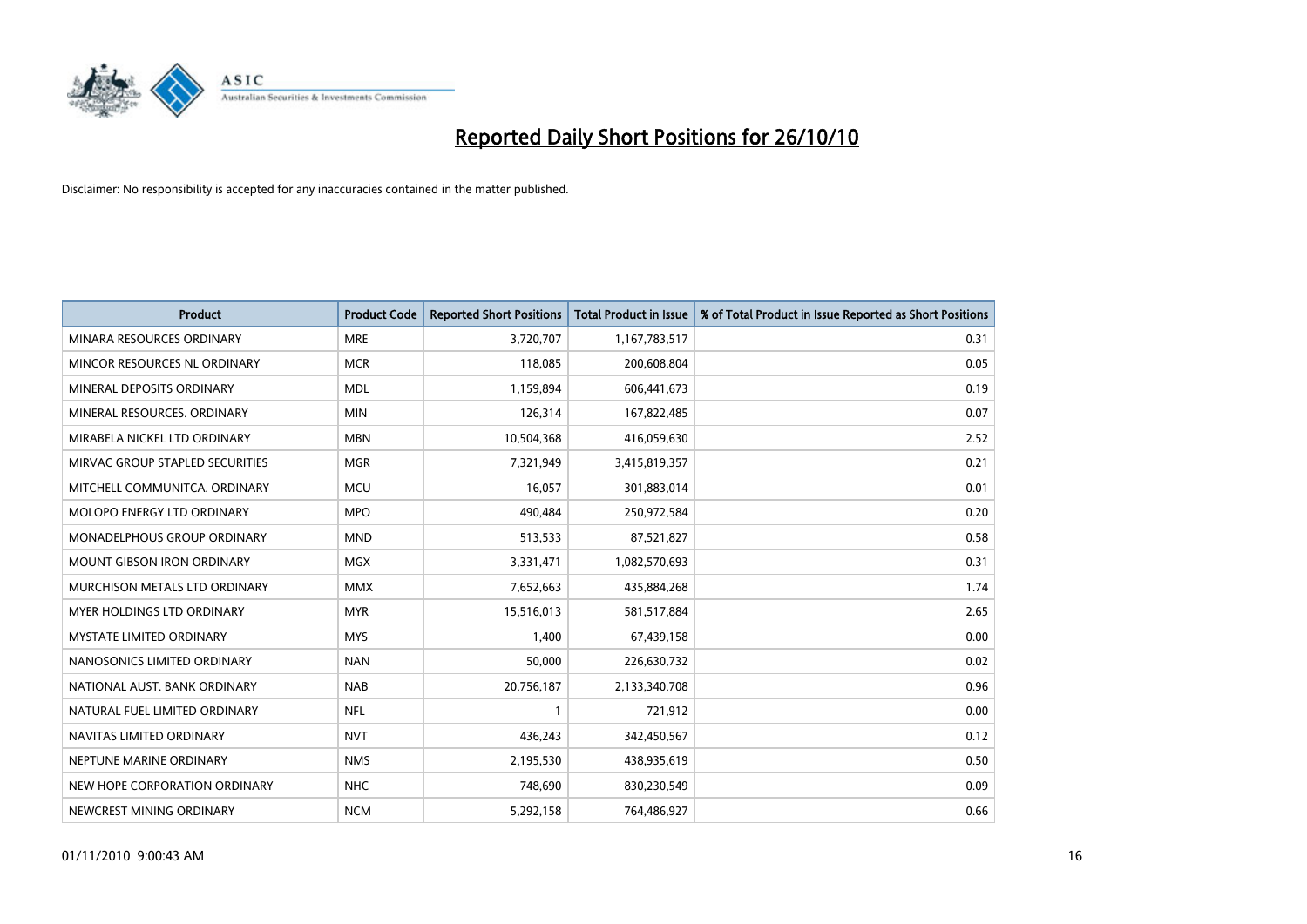

| <b>Product</b>                        | <b>Product Code</b> | <b>Reported Short Positions</b> | <b>Total Product in Issue</b> | % of Total Product in Issue Reported as Short Positions |
|---------------------------------------|---------------------|---------------------------------|-------------------------------|---------------------------------------------------------|
| NEWS CORP A NON-VOTING CDI            | <b>NWSLV</b>        | 97,999                          | 1,828,177,417                 | 0.00                                                    |
| NEWS CORP B VOTING CDI                | <b>NWS</b>          | 7,891,859                       | 798,520,953                   | 0.97                                                    |
| NEXBIS LIMITED ORDINARY               | <b>NBS</b>          | 63,733                          | 498,972,940                   | 0.01                                                    |
| NEXUS ENERGY LIMITED ORDINARY         | <b>NXS</b>          | 5,926,611                       | 988,257,304                   | 0.59                                                    |
| NIB HOLDINGS LIMITED ORDINARY         | <b>NHF</b>          | 8,911                           | 495,431,427                   | 0.00                                                    |
| NICK SCALI LIMITED ORDINARY           | <b>NCK</b>          | 35,846                          | 81,000,000                    | 0.04                                                    |
| NIDO PETROLEUM ORDINARY               | <b>NDO</b>          | 6,492,615                       | 1,107,550,321                 | 0.58                                                    |
| NKWE PLATINUM 10C US COMMON           | <b>NKP</b>          | 252,783                         | 559,651,184                   | 0.04                                                    |
| NORTHERN CREST ORDINARY               | <b>NOC</b>          | 24,345                          | 116,074,781                   | 0.02                                                    |
| NORTHERN IRON LTD ORDINARY            | <b>NFE</b>          | 977,610                         | 336,035,503                   | 0.30                                                    |
| NRW HOLDINGS LIMITED ORDINARY         | <b>NWH</b>          | 105,748                         | 251,223,000                   | 0.03                                                    |
| NUFARM LIMITED ORDINARY               | <b>NUF</b>          | 8,836,118                       | 261,775,731                   | 3.39                                                    |
| NUPLEX INDUSTRIES ORDINARY            | <b>NPX</b>          | 43.989                          | 195,060,783                   | 0.02                                                    |
| NYOTA MINERALS LTD ORDINARY           | <b>NYO</b>          | 405.000                         | 317,993,276                   | 0.13                                                    |
| OAKTON LIMITED ORDINARY               | <b>OKN</b>          | 512,743                         | 93,632,735                    | 0.54                                                    |
| OCEANAGOLD CORP. CHESS DEPOSITARY INT | <b>OGC</b>          | 113,412                         | 249,874,252                   | 0.04                                                    |
| OCEANIA CAPITAL LTD ORDINARY          | <b>OCP</b>          | 2,500                           | 91,921,295                    | 0.00                                                    |
| OIL SEARCH LTD ORDINARY               | <b>OSH</b>          | 11,465,709                      | 1,312,888,303                 | 0.86                                                    |
| OM HOLDINGS LIMITED ORDINARY          | <b>OMH</b>          | 1,196,401                       | 503,085,150                   | 0.24                                                    |
| <b>ONESTEEL LIMITED ORDINARY</b>      | OST                 | 1.499.472                       | 1,334,683,421                 | 0.11                                                    |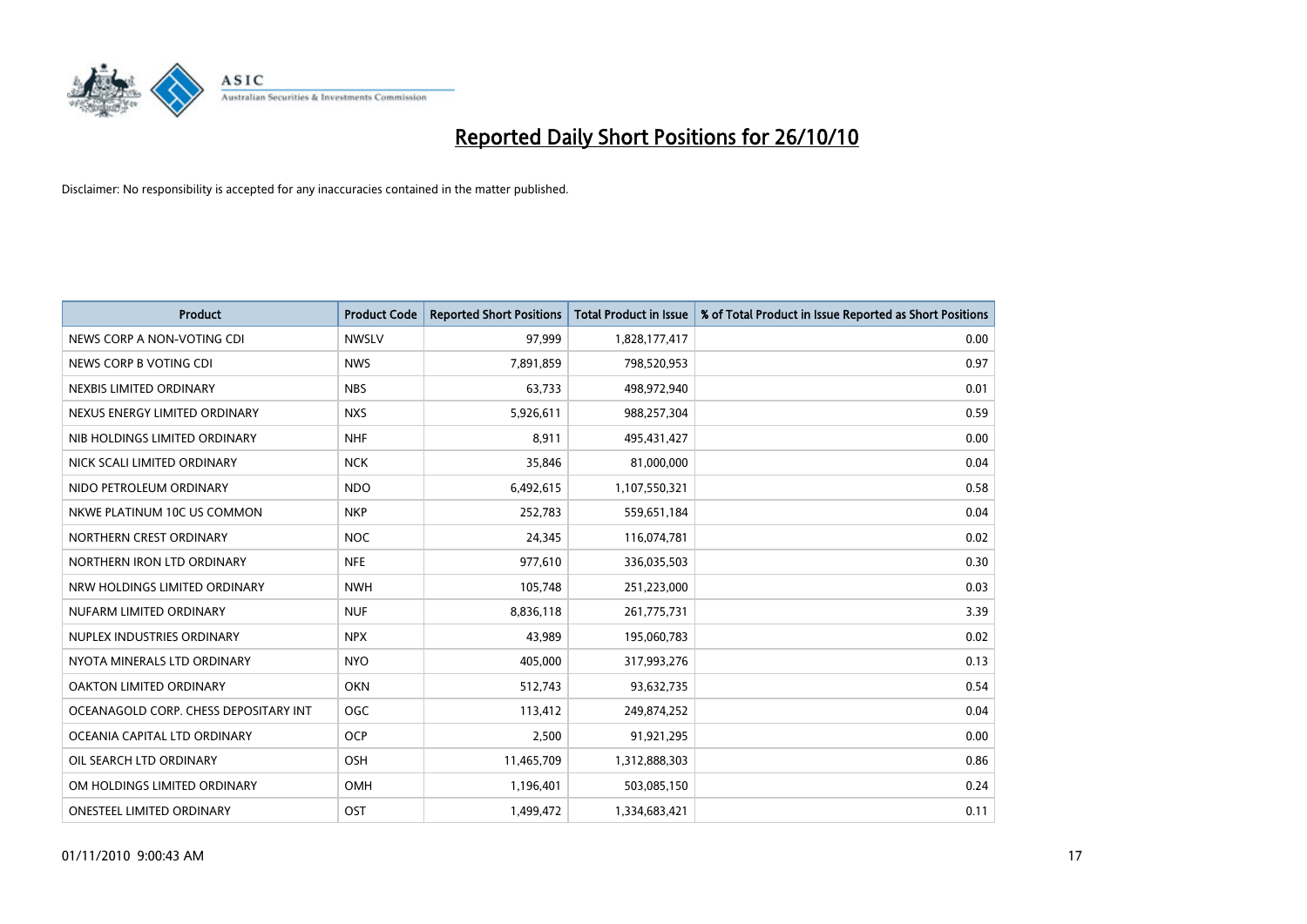

| <b>Product</b>                          | <b>Product Code</b> | <b>Reported Short Positions</b> | <b>Total Product in Issue</b> | % of Total Product in Issue Reported as Short Positions |
|-----------------------------------------|---------------------|---------------------------------|-------------------------------|---------------------------------------------------------|
| ORICA LIMITED ORDINARY                  | ORI                 | 3,424,917                       | 362,100,430                   | 0.93                                                    |
| ORIGIN ENERGY ORDINARY                  | <b>ORG</b>          | 7,850,914                       | 884,381,012                   | 0.85                                                    |
| OROTONGROUP LIMITED ORDINARY            | <b>ORL</b>          | 955                             | 40,880,902                    | 0.00                                                    |
| OTTO ENERGY LIMITED ORDINARY            | OEL                 | 109,204                         | 1,134,540,071                 | 0.01                                                    |
| OZ MINERALS ORDINARY                    | OZL                 | 98,882,957                      | 3,121,339,730                 | 3.19                                                    |
| <b>PACIFIC BRANDS ORDINARY</b>          | <b>PBG</b>          | 3,194,579                       | 931,386,248                   | 0.35                                                    |
| PALADIN ENERGY LTD ORDINARY             | <b>PDN</b>          | 15,268,620                      | 718,423,382                   | 2.13                                                    |
| PANAUST LIMITED ORDINARY                | <b>PNA</b>          | 8,371,609                       | 2,954,376,819                 | 0.29                                                    |
| PANORAMIC RESOURCES ORDINARY            | PAN                 | 641,075                         | 206,062,842                   | 0.31                                                    |
| PAPERLINX LIMITED ORDINARY              | <b>PPX</b>          | 15,877,083                      | 603,580,761                   | 2.62                                                    |
| PAPERLINX SPS TRUST STEP UP PERP. PREF. | <b>PXUPA</b>        | 10,000                          | 2,850,000                     | 0.35                                                    |
| PATTIES FOODS LTD ORDINARY              | PFL                 |                                 | 138,908,853                   | 0.00                                                    |
| PEAK RESOURCES ORDINARY                 | <b>PEK</b>          | 53,280                          | 121,683,093                   | 0.04                                                    |
| PEET LIMITED ORDINARY                   | <b>PPC</b>          | 129,243                         | 300,681,486                   | 0.04                                                    |
| PENINSULA MINERALS ORDINARY             | <b>PEN</b>          | 5,000                           | 1,633,103,715                 | 0.00                                                    |
| PERILYA LIMITED ORDINARY                | PEM                 | 467,077                         | 526,075,563                   | 0.09                                                    |
| PERPETUAL LIMITED ORDINARY              | PPT                 | 2,370,649                       | 43,692,215                    | 5.43                                                    |
| PERSEUS MINING LTD ORDINARY             | PRU                 | 690,325                         | 421,307,088                   | 0.16                                                    |
| PETSEC ENERGY ORDINARY                  | <b>PSA</b>          | 223,332                         | 231,283,622                   | 0.10                                                    |
| PHARMAXIS LTD ORDINARY                  | <b>PXS</b>          | 1,185,375                       | 225,764,934                   | 0.54                                                    |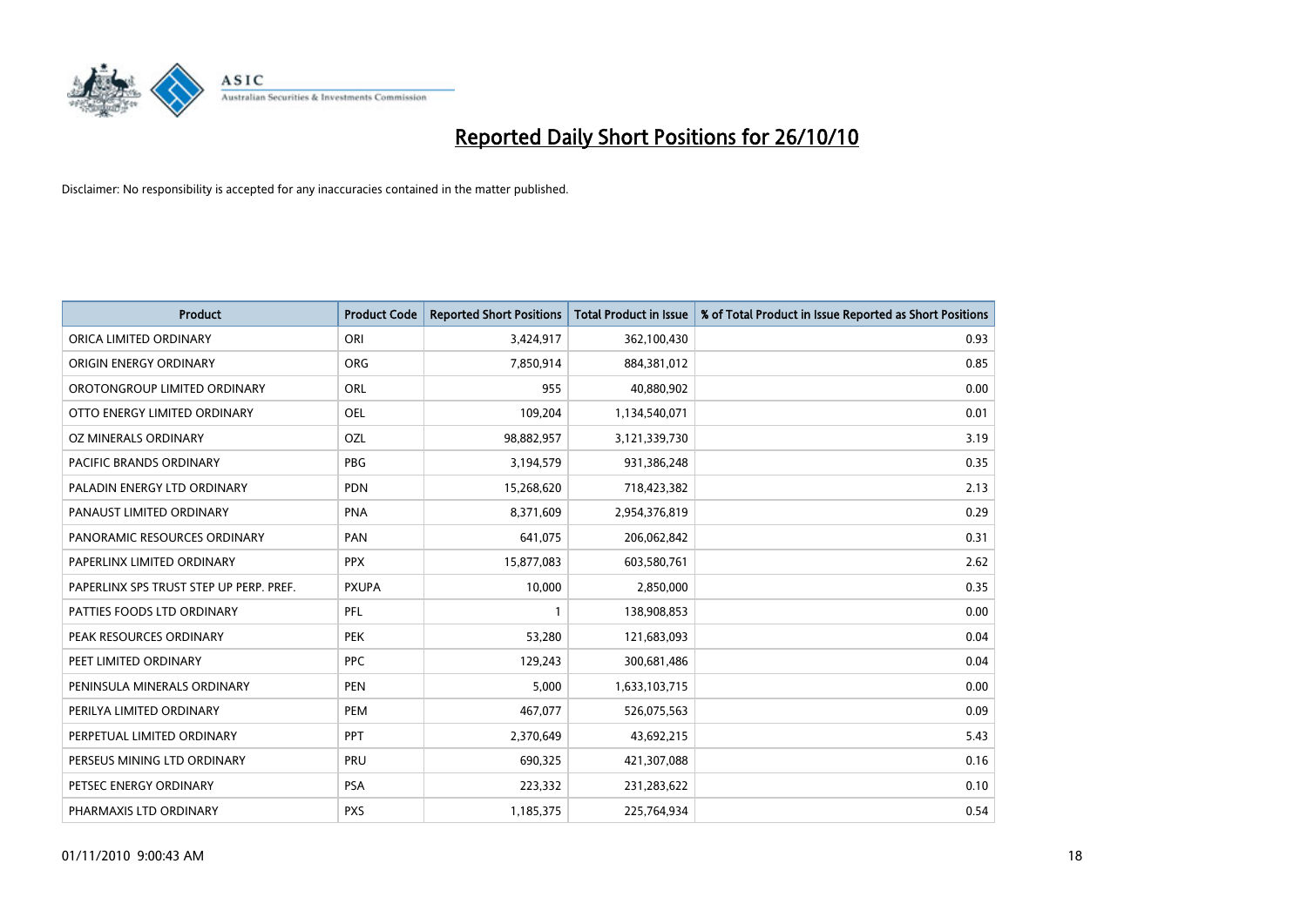

| <b>Product</b>                       | <b>Product Code</b> | <b>Reported Short Positions</b> | Total Product in Issue | % of Total Product in Issue Reported as Short Positions |
|--------------------------------------|---------------------|---------------------------------|------------------------|---------------------------------------------------------|
| PHOTON GROUP LTD ORDINARY            | PGA                 | 250,510                         | 1,540,062,626          | 0.02                                                    |
| PIKE RIVER COAL ORDINARY             | <b>PRC</b>          | 456,320                         | 405,301,433            | 0.11                                                    |
| PLATINUM ASSET ORDINARY              | <b>PTM</b>          | 3,782,704                       | 561,347,878            | 0.66                                                    |
| PLATINUM AUSTRALIA ORDINARY          | <b>PLA</b>          | 6,063,597                       | 321,130,521            | 1.88                                                    |
| PLATINUM CAPITAL LTD ORDINARY        | <b>PMC</b>          |                                 | 163,732,888            | 0.00                                                    |
| PMP LIMITED ORDINARY                 | <b>PMP</b>          | 1,720,002                       | 335,338,483            | 0.51                                                    |
| PORT BOUVARD LIMITED ORDINARY        | PBD                 | 6,754                           | 593,868,295            | 0.00                                                    |
| PREMIER INVESTMENTS ORDINARY         | <b>PMV</b>          | 133,392                         | 155,030,045            | 0.09                                                    |
| PRIMARY HEALTH CARE ORDINARY         | <b>PRY</b>          | 10,236,254                      | 495,978,188            | 2.05                                                    |
| PRIME INFR GROUP. STAPLED SECURITIES | PIH                 | 423,264                         | 351,776,795            | 0.11                                                    |
| PRIME MEDIA GRP LTD ORDINARY         | PRT                 | 2                               | 366,330,303            | 0.00                                                    |
| PRIMEAG AUSTRALIA ORDINARY           | PAG                 | 311,454                         | 150,569,976            | 0.21                                                    |
| PROGEN PHARMACEUTIC ORDINARY         | PGL                 | 151,596                         | 24,709,097             | 0.61                                                    |
| PROGRAMMED ORDINARY                  | <b>PRG</b>          | 377,786                         | 118,169,908            | 0.31                                                    |
| <b>PSIVIDA CORP CDI 1:1</b>          | <b>PVA</b>          | 6,878                           | 7,821,140              | 0.09                                                    |
| <b>QANTAS AIRWAYS ORDINARY</b>       | QAN                 | 27,414,311                      | 2,265,123,620          | 1.19                                                    |
| OBE INSURANCE GROUP ORDINARY         | OBE                 | 24,032,127                      | 1,051,600,529          | 2.26                                                    |
| RAMELIUS RESOURCES ORDINARY          | <b>RMS</b>          | 37,248                          | 291,208,795            | 0.01                                                    |
| RAMSAY HEALTH CARE ORDINARY          | <b>RHC</b>          | 1,756,996                       | 202,081,252            | 0.86                                                    |
| RANGE RESOURCES LTD ORDINARY         | <b>RRS</b>          | 1,250,000                       | 1,162,167,306          | 0.11                                                    |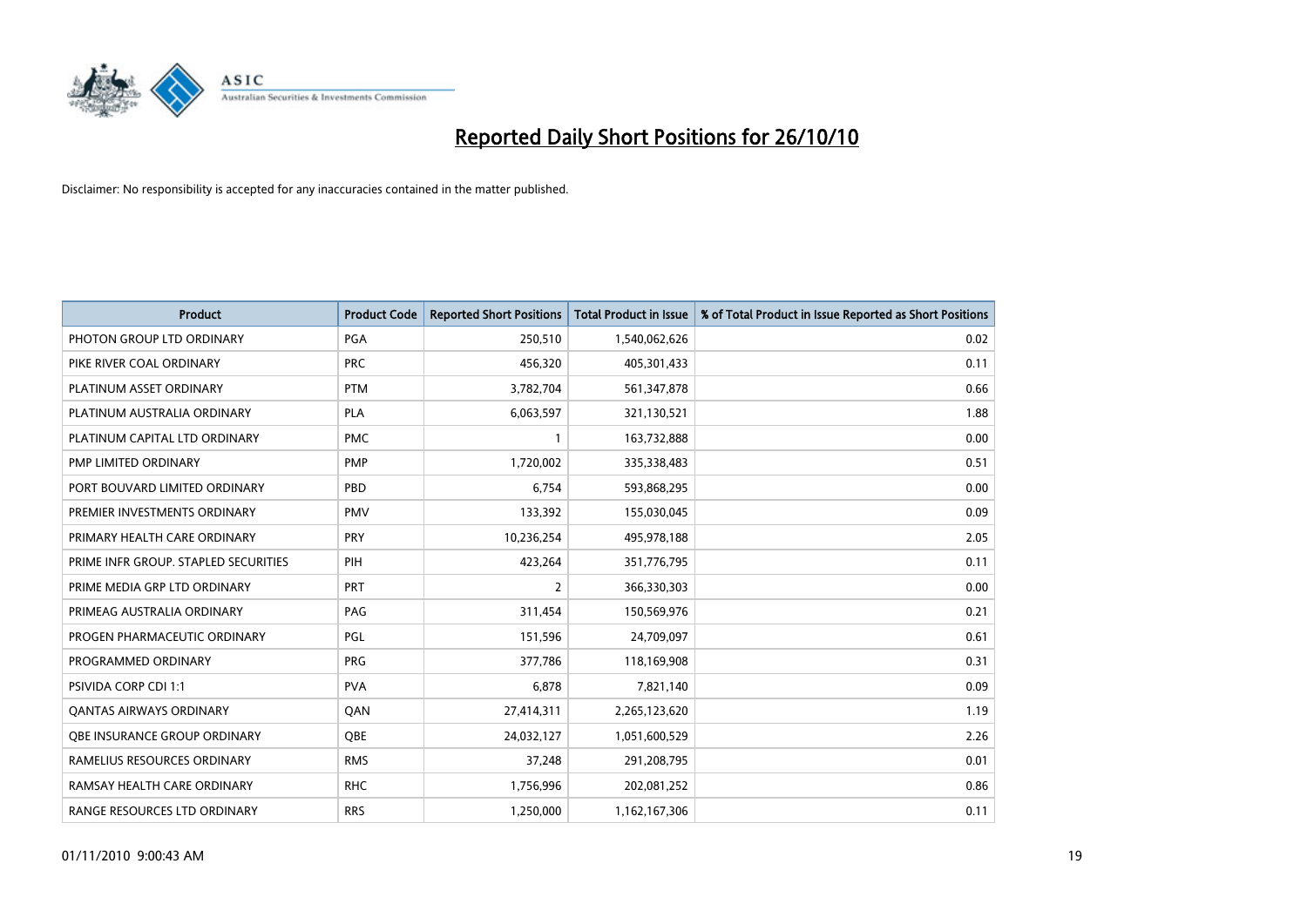

| <b>Product</b>                      | <b>Product Code</b> | <b>Reported Short Positions</b> | Total Product in Issue | % of Total Product in Issue Reported as Short Positions |
|-------------------------------------|---------------------|---------------------------------|------------------------|---------------------------------------------------------|
| <b>RCR TOMLINSON ORDINARY</b>       | <b>RCR</b>          | 68,067                          | 131,985,172            | 0.05                                                    |
| <b>REA GROUP ORDINARY</b>           | <b>REA</b>          | 17,404                          | 128,439,366            | 0.01                                                    |
| <b>RED FORK ENERGY ORDINARY</b>     | <b>RFE</b>          | 7,696                           | 139,535,000            | 0.01                                                    |
| REDFLEX HOLDINGS ORDINARY           | <b>RDF</b>          | 3,225                           | 110,345,599            | 0.00                                                    |
| REED RESOURCES LTD ORDINARY         | <b>RDR</b>          | 268,205                         | 192,271,768            | 0.14                                                    |
| <b>REGIS RESOURCES ORDINARY</b>     | <b>RRL</b>          | 376,759                         | 423,878,034            | 0.07                                                    |
| RESMED INC CDI 10:1                 | <b>RMD</b>          | 4,282,961                       | 1,516,163,980          | 0.28                                                    |
| RESOLUTE MINING ORDINARY            | <b>RSG</b>          | 766,981                         | 451,380,935            | 0.17                                                    |
| RESOURCE EQUIP LTD ORDINARY         | <b>RQL</b>          | 2,500                           | 154,217,420            | 0.00                                                    |
| <b>RESOURCE GENERATION ORDINARY</b> | <b>RES</b>          | 157,911                         | 182,680,530            | 0.09                                                    |
| REVERSE CORP LIMITED ORDINARY       | <b>REF</b>          | 25,141                          | 92,382,175             | 0.03                                                    |
| REX MINERALS LIMITED ORDINARY       | <b>RXM</b>          | 28,729                          | 132,199,460            | 0.02                                                    |
| RHG LIMITED ORDINARY                | <b>RHG</b>          | 13,020                          | 318,745,978            | 0.00                                                    |
| <b>RIDLEY CORPORATION ORDINARY</b>  | <b>RIC</b>          | 53,937                          | 307,817,071            | 0.02                                                    |
| RIO TINTO LIMITED ORDINARY          | <b>RIO</b>          | 24,227,396                      | 606,831,240            | 4.01                                                    |
| RIVERCITY MOTORWAY STAPLED          | <b>RCY</b>          | 299,192                         | 957,010,115            | 0.03                                                    |
| RIVERSDALE MINING ORDINARY          | <b>RIV</b>          | 143,842                         | 236,033,688            | 0.06                                                    |
| ROC OIL COMPANY ORDINARY            | <b>ROC</b>          | 4,519,926                       | 713,154,560            | 0.62                                                    |
| SAI GLOBAL LIMITED ORDINARY         | SAI                 | 35,091                          | 197,852,152            | 0.01                                                    |
| SALMAT LIMITED ORDINARY             | <b>SLM</b>          | 78,195                          | 159,134,483            | 0.05                                                    |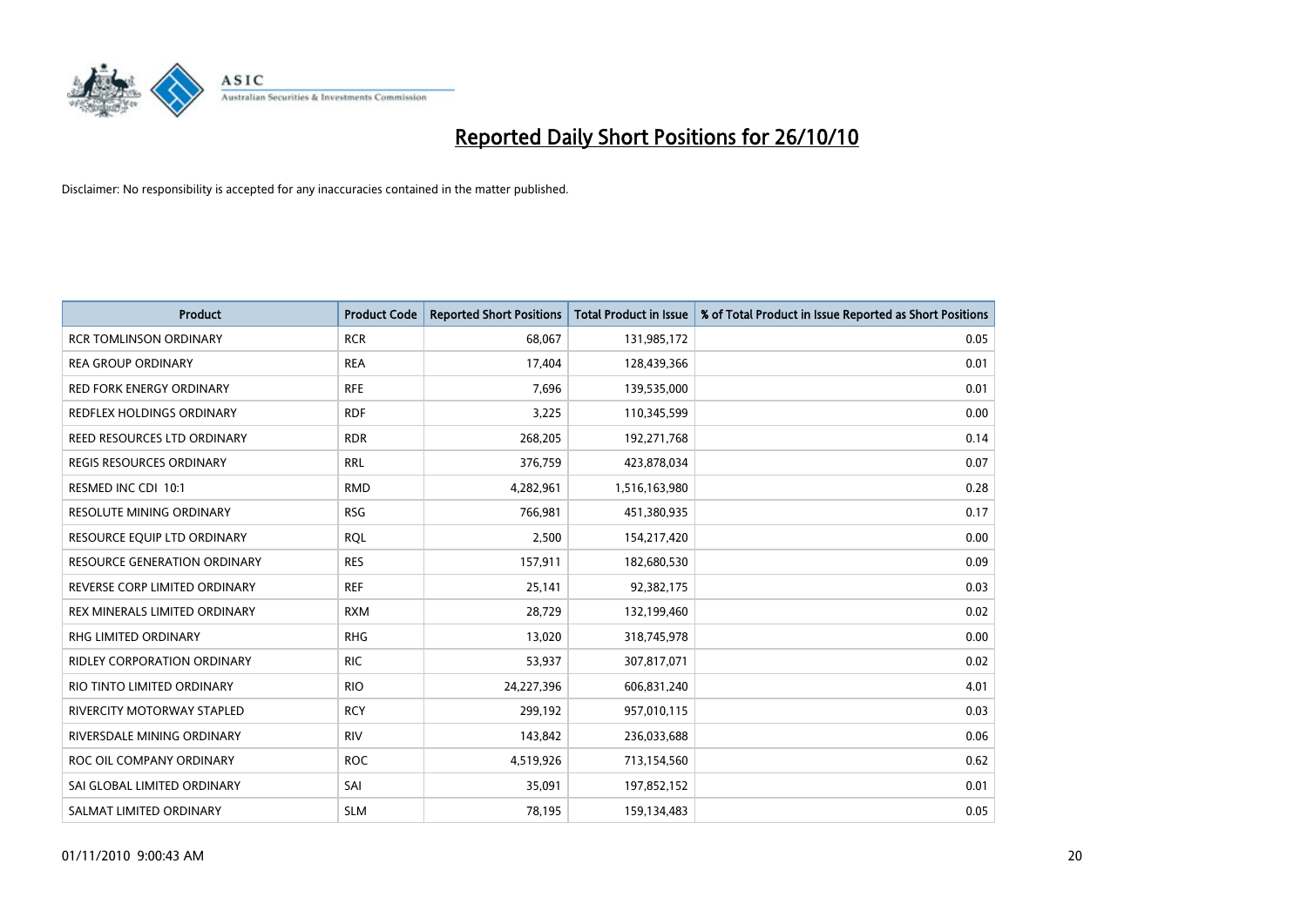

| <b>Product</b>                           | <b>Product Code</b> | <b>Reported Short Positions</b> | <b>Total Product in Issue</b> | % of Total Product in Issue Reported as Short Positions |
|------------------------------------------|---------------------|---------------------------------|-------------------------------|---------------------------------------------------------|
| SAMSON OIL & GAS LTD ORDINARY            | SSN                 | 380.000                         | 1,664,588,164                 | 0.02                                                    |
| SANDFIRE RESOURCES ORDINARY              | <b>SFR</b>          | 44,515                          | 131,734,760                   | 0.03                                                    |
| <b>SANTOS LTD ORDINARY</b>               | <b>STO</b>          | 6,657,294                       | 834,058,037                   | 0.78                                                    |
| SARACEN MINERAL ORDINARY                 | <b>SAR</b>          | 121,634                         | 492,151,415                   | 0.02                                                    |
| SEDGMAN LIMITED ORDINARY                 | <b>SDM</b>          | 193,930                         | 207,997,898                   | 0.09                                                    |
| SEEK LIMITED ORDINARY                    | <b>SEK</b>          | 3,689,182                       | 336,584,488                   | 1.09                                                    |
| SENETAS CORPORATION ORDINARY             | <b>SEN</b>          | 756,999                         | 461,522,263                   | 0.16                                                    |
| SERVCORP LIMITED ORDINARY                | SRV                 | 95,977                          | 98,440,807                    | 0.10                                                    |
| SERVICE STREAM ORDINARY                  | <b>SSM</b>          | 344,663                         | 283,418,867                   | 0.12                                                    |
| SEVEN GROUP HOLDINGS ORDINARY            | <b>SVW</b>          | 95,060                          | 305,410,281                   | 0.03                                                    |
| SIGMA PHARMACEUTICAL ORDINARY            | SIP                 | 8,629,687                       | 1,178,626,572                 | 0.72                                                    |
| SILEX SYSTEMS ORDINARY                   | <b>SLX</b>          | 194,187                         | 149,506,391                   | 0.12                                                    |
| SILVER LAKE RESOURCE ORDINARY            | <b>SLR</b>          | 95,749                          | 178,757,838                   | 0.04                                                    |
| SIMS METAL MGMT LTD ORDINARY             | SGM                 | 3,038,741                       | 204,675,998                   | 1.49                                                    |
| SINGAPORE TELECOMM. CHESS DEPOSITARY INT | SGT                 | 2,804,772                       | 389,173,075                   | 0.71                                                    |
| SKILLED GROUP LTD ORDINARY               | <b>SKE</b>          | 94,257                          | 190,738,408                   | 0.04                                                    |
| SKY CITY ENTERTAIN. ORDINARY             | <b>SKC</b>          | 12,220,743                      | 575,114,687                   | 2.12                                                    |
| SKY NETWORK ORDINARY                     | <b>SKT</b>          | 1,269,140                       | 389,139,785                   | 0.33                                                    |
| SMS MANAGEMENT, ORDINARY                 | <b>SMX</b>          | 25,668                          | 67,661,358                    | 0.04                                                    |
| SONIC HEALTHCARE ORDINARY                | SHL                 | 5,740,920                       | 388,429,875                   | 1.51                                                    |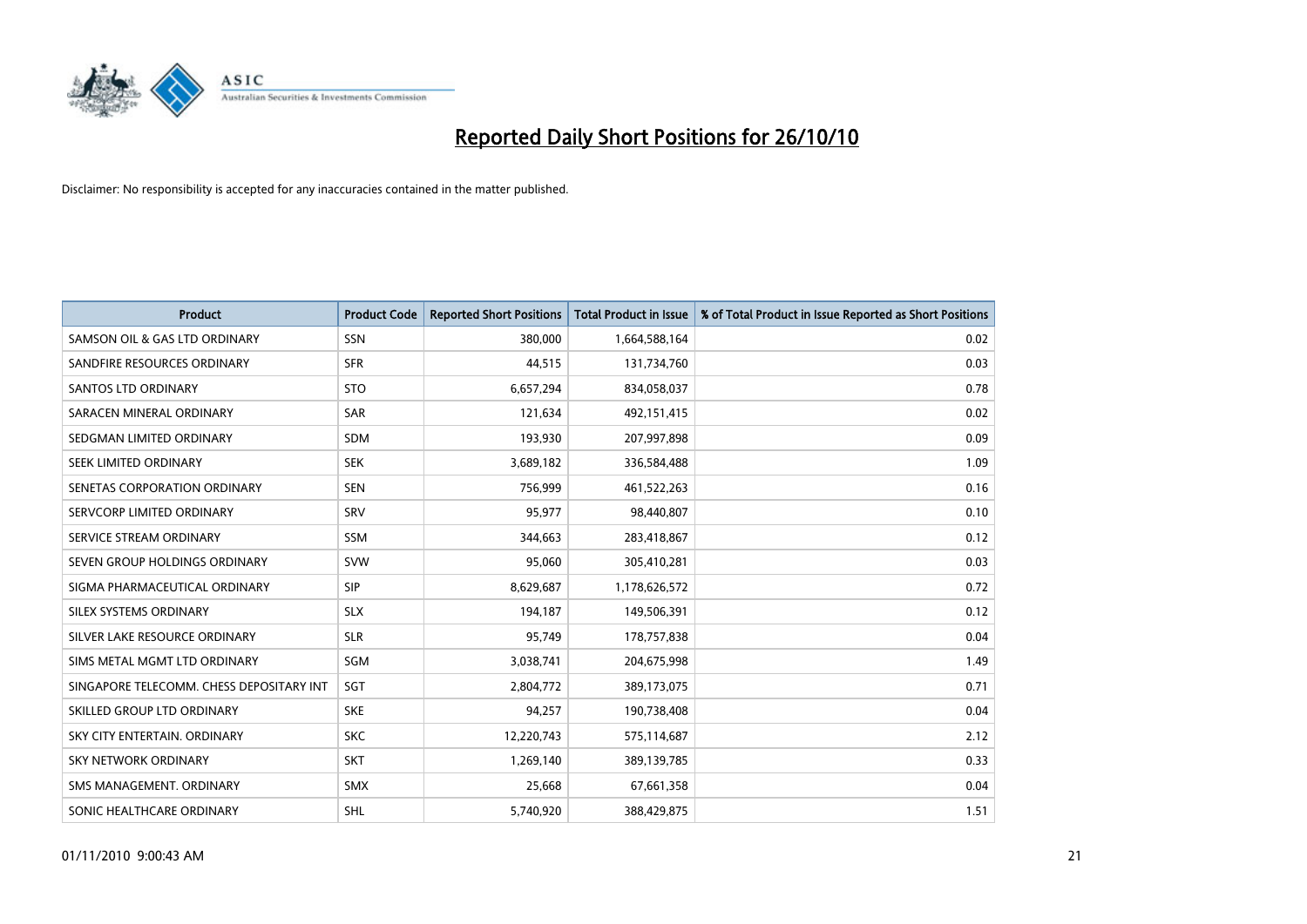

| <b>Product</b>                          | <b>Product Code</b> | <b>Reported Short Positions</b> | <b>Total Product in Issue</b> | % of Total Product in Issue Reported as Short Positions |
|-----------------------------------------|---------------------|---------------------------------|-------------------------------|---------------------------------------------------------|
| SOUL PATTINSON (W.H) ORDINARY           | SOL                 | 89                              | 238,640,580                   | 0.00                                                    |
| SP AUSNET STAPLED SECURITIES            | <b>SPN</b>          | 7,435,761                       | 2,748,353,504                 | 0.26                                                    |
| SPARK INFRASTRUCTURE STAPLED SECURITIES | SKI                 | 24,565,931                      | 1,209,239,300                 | 2.03                                                    |
| SPDR 200 FUND ETF UNITS                 | STW                 | 8                               | 57,328,081                    | 0.00                                                    |
| SPECIALTY FASHION ORDINARY              | <b>SFH</b>          | 1,663,844                       | 190,964,693                   | 0.88                                                    |
| SPOTLESS GROUP LTD ORDINARY             | SPT                 | 1,085,618                       | 261,070,153                   | 0.41                                                    |
| ST BARBARA LIMITED ORDINARY             | <b>SBM</b>          | 17,902,093                      | 1,953,668,407                 | 0.90                                                    |
| STAGING CONNECTIONS ORDINARY            | <b>STG</b>          | 2,917,189                       | 783,175,134                   | 0.37                                                    |
| STH AMERICAN COR LTD ORDINARY           | SAY                 | 9,200                           | 233,651,371                   | 0.00                                                    |
| STHN CROSS MEDIA ORDINARY               | SXL                 | 93,461                          | 378,827,750                   | 0.02                                                    |
| STOCKLAND UNITS/ORD STAPLED             | SGP                 | 11,724,965                      | 2,383,036,717                 | 0.48                                                    |
| STRAITS RESOURCES ORDINARY              | <b>SRL</b>          | 4,546,683                       | 255,203,613                   | 1.78                                                    |
| STW COMMUNICATIONS ORDINARY             | SGN                 | 221,232                         | 364,310,964                   | 0.06                                                    |
| SUNCORP-METWAY, ORDINARY                | <b>SUN</b>          | 3,908,591                       | 1,281,390,524                 | 0.30                                                    |
| SUNDANCE RESOURCES ORDINARY             | <b>SDL</b>          | 13,552,685                      | 2,709,995,932                 | 0.50                                                    |
| SUNLAND GROUP LTD ORDINARY              | <b>SDG</b>          | 97,602                          | 251,107,692                   | 0.03                                                    |
| SUPER CHEAP AUTO GRP ORDINARY           | SUL                 | 252,360                         | 128,702,619                   | 0.19                                                    |
| <b>SWICK MINING ORDINARY</b>            | <b>SWK</b>          | 1,548                           | 236,724,970                   | 0.00                                                    |
| SYMEX HOLDINGS ORDINARY                 | SYM                 | 6,633                           | 125,037,628                   | 0.01                                                    |
| TABCORP HOLDINGS LTD ORDINARY           | <b>TAH</b>          | 4,744,465                       | 616,489,466                   | 0.75                                                    |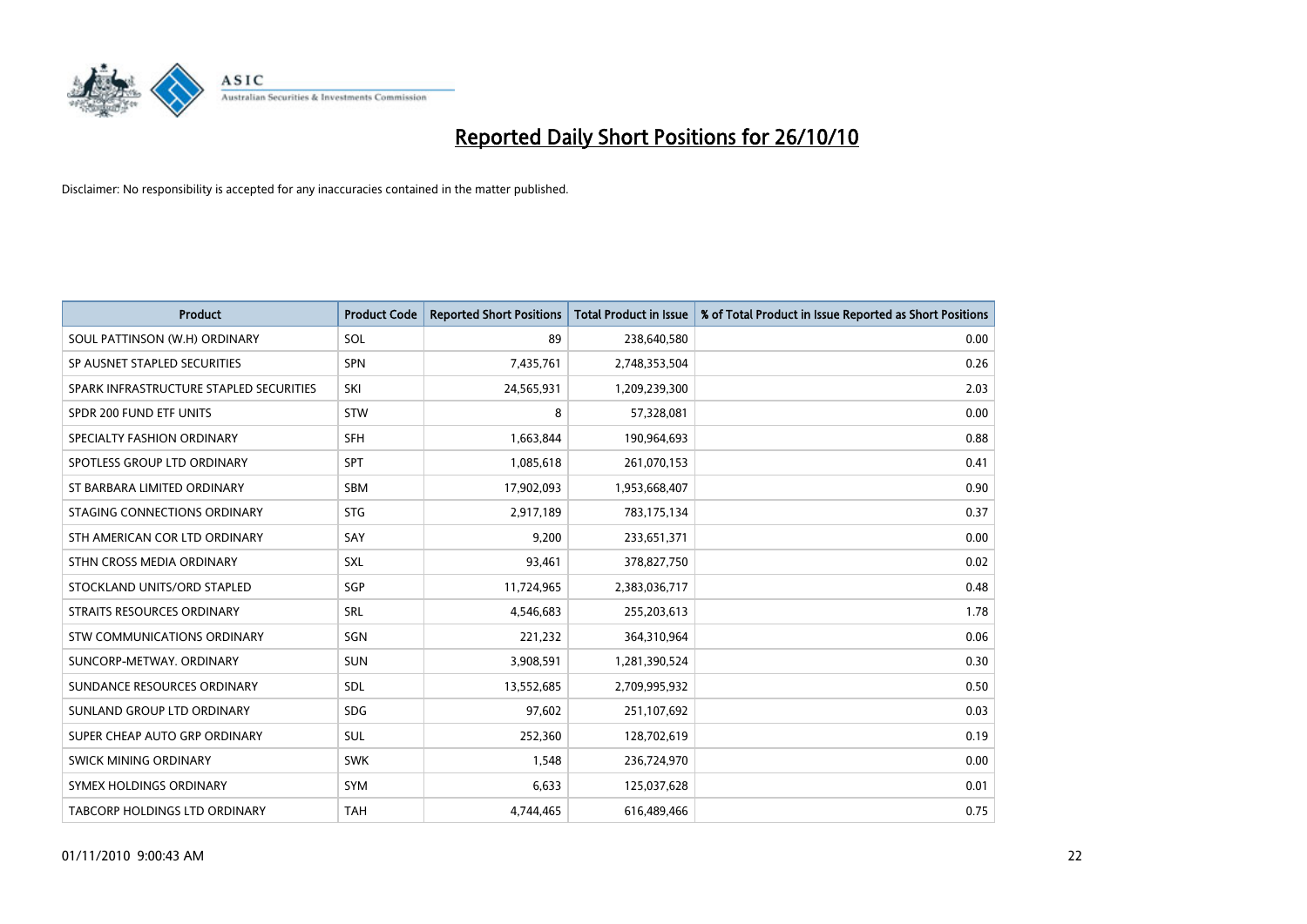

| <b>Product</b>                      | <b>Product Code</b> | <b>Reported Short Positions</b> | <b>Total Product in Issue</b> | % of Total Product in Issue Reported as Short Positions |
|-------------------------------------|---------------------|---------------------------------|-------------------------------|---------------------------------------------------------|
| <b>TALENT2 INTERNATION ORDINARY</b> | <b>TWO</b>          | 7                               | 141,271,875                   | 0.00                                                    |
| TALISMAN MINING ORDINARY            | <b>TLM</b>          | 21,389                          | 109,438,815                   | 0.02                                                    |
| TAP OIL LIMITED ORDINARY            | <b>TAP</b>          | 1,757,207                       | 169,892,964                   | 1.03                                                    |
| TASSAL GROUP LIMITED ORDINARY       | <b>TGR</b>          | 3,081,871                       | 146,304,404                   | 2.09                                                    |
| <b>TATTS GROUP LTD ORDINARY</b>     | <b>TTS</b>          | 8,457,398                       | 1,300,888,465                 | 0.64                                                    |
| TELECOM CORPORATION ORDINARY        | <b>TEL</b>          | 29,630,823                      | 1,924,367,932                 | 1.53                                                    |
| TELSTRA CORPORATION. ORDINARY       | <b>TLS</b>          | 15,659,415                      | 12,443,074,357                | 0.12                                                    |
| TEN NETWORK HOLDINGS ORDINARY       | <b>TEN</b>          | 11,077,584                      | 1,045,236,720                 | 1.07                                                    |
| TFS CORPORATION LTD ORDINARY        | <b>TFC</b>          | 63,054                          | 227,360,909                   | 0.02                                                    |
| THE REJECT SHOP ORDINARY            | <b>TRS</b>          | 31,977                          | 26,033,570                    | 0.11                                                    |
| THOR MINING PLC CHESS DEPOSITARY    | <b>THR</b>          | 2,307                           | 239,814,715                   | 0.00                                                    |
| THORN GROUP LIMITED ORDINARY        | <b>TGA</b>          | 2,361                           | 129,459,770                   | 0.00                                                    |
| TIMBERCORP LIMITED ORDINARY         | <b>TIM</b>          | 90,075                          | 352,071,429                   | 0.02                                                    |
| <b>TISHMAN SPEYER UNITS</b>         | <b>TSO</b>          | 50,801                          | 338,440,904                   | 0.01                                                    |
| TNG LIMITED ORDINARY                | <b>TNG</b>          | 4,321                           | 258,055,076                   | 0.00                                                    |
| TOLL HOLDINGS LTD ORDINARY          | <b>TOL</b>          | 14,350,257                      | 702,867,609                   | 2.01                                                    |
| TORO ENERGY LIMITED ORDINARY        | <b>TOE</b>          | 35,404                          | 964,936,676                   | 0.00                                                    |
| TOWER AUSTRALIA ORDINARY            | <b>TAL</b>          | 980,137                         | 415,928,881                   | 0.23                                                    |
| <b>TOWER LIMITED ORDINARY</b>       | <b>TWR</b>          | 50,000                          | 260,631,787                   | 0.02                                                    |
| TOX FREE SOLUTIONS ORDINARY         | <b>TOX</b>          | 91,298                          | 91,765,500                    | 0.09                                                    |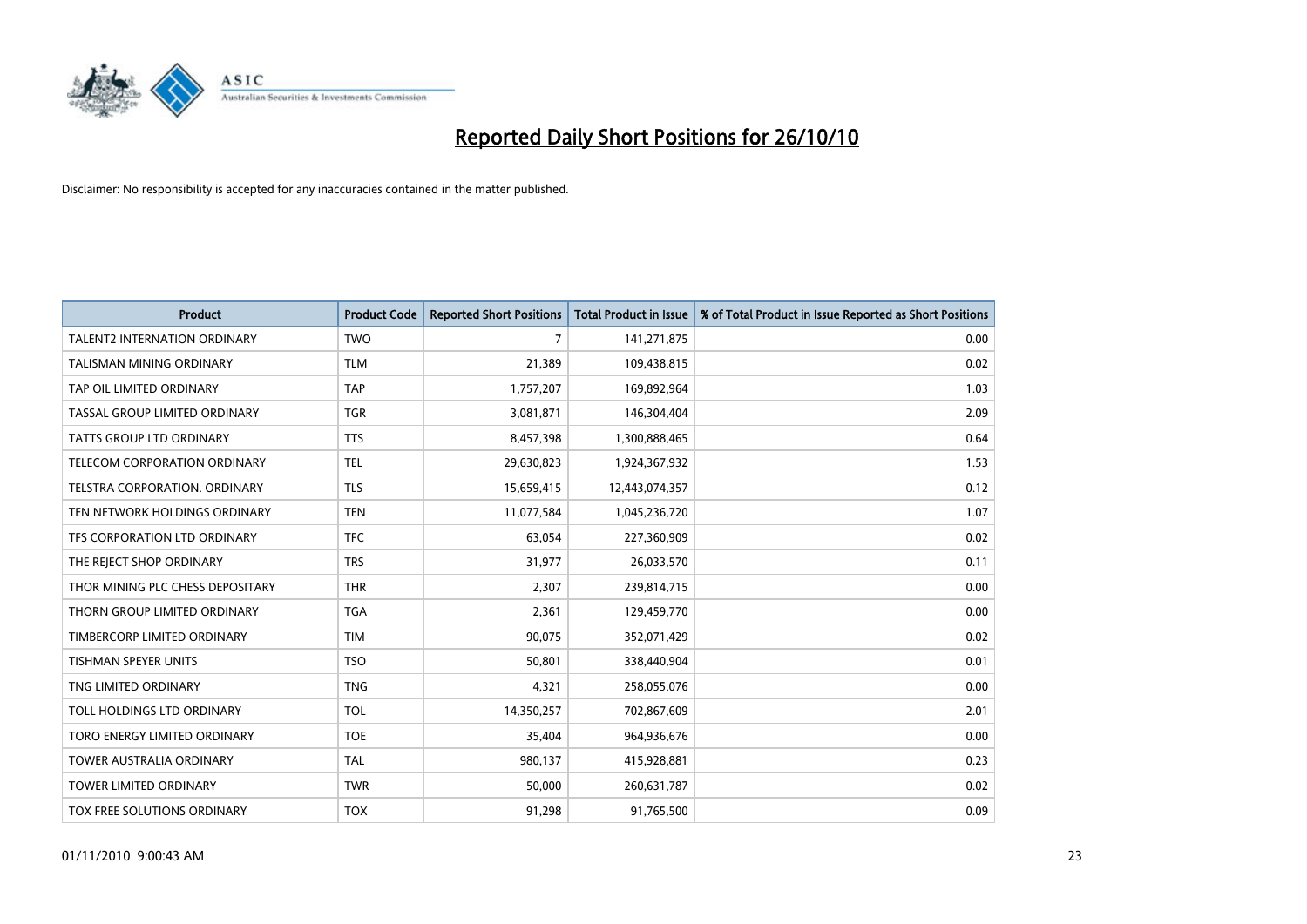

| <b>Product</b>                            | <b>Product Code</b> | <b>Reported Short Positions</b> | <b>Total Product in Issue</b> | % of Total Product in Issue Reported as Short Positions |
|-------------------------------------------|---------------------|---------------------------------|-------------------------------|---------------------------------------------------------|
| TPG TELECOM LIMITED ORDINARY              | <b>TPM</b>          | 2,091,859                       | 767,849,104                   | 0.25                                                    |
| TRANSFIELD SERV INFR STAPLED SECURITIES   | <b>TSI</b>          | 209,212                         | 434,862,971                   | 0.05                                                    |
| <b>TRANSFIELD SERVICES ORDINARY</b>       | <b>TSE</b>          | 3,316,440                       | 441,350,229                   | 0.75                                                    |
| TRANSPACIFIC INDUST. ORDINARY             | <b>TPI</b>          | 14,829,211                      | 960,638,735                   | 1.53                                                    |
| TRANSURBAN GROUP TRIPLE STAPLED SEC.      | <b>TCL</b>          | 7,981,088                       | 1,441,290,633                 | 0.54                                                    |
| TRINITY GROUP STAPLED SECURITIES          | <b>TCQ</b>          | 3,419                           | 231,701,539                   | 0.00                                                    |
| TROY RESOURCES NL ORDINARY                | <b>TRY</b>          | 33,806                          | 87,474,323                    | 0.04                                                    |
| UGL LIMITED ORDINARY                      | UGL                 | 4,624,173                       | 166,028,705                   | 2.78                                                    |
| UNILIFE CORPORATION CDI 6:1               | <b>UNS</b>          | 62,205                          | 241,158,714                   | 0.02                                                    |
| UXC LIMITED ORDINARY                      | <b>UXC</b>          | 678,611                         | 305,789,718                   | 0.22                                                    |
| VALAD PROPERTY GROUP STAPLED US PROHIBIT. | <b>VPG</b>          | 4,773,926                       | 2,302,129,263                 | 0.20                                                    |
| <b>VDM GROUP LIMITED ORDINARY</b>         | <b>VMG</b>          | 11,116                          | 195,613,088                   | 0.01                                                    |
| <b>VENTURE MINERALS ORDINARY</b>          | <b>VMS</b>          | 6,500                           | 192,663,334                   | 0.00                                                    |
| <b>VILLAGE ROADSHOW LTD ORDINARY</b>      | <b>VRL</b>          | 682                             | 106,949,195                   | 0.00                                                    |
| VILLAGE ROADSHOW LTD 'A' CLASS PREFERENCE | <b>VRLPA</b>        | 19,557                          | 44,503,905                    | 0.04                                                    |
| VIRGIN BLUE HOLDINGS ORDINARY             | <b>VBA</b>          | 15,630,276                      | 2,209,126,568                 | 0.71                                                    |
| VISION GROUP HLDGS ORDINARY               | <b>VGH</b>          | 78,000                          | 72,671,765                    | 0.11                                                    |
| <b>VITA GROUP LTD ORDINARY</b>            | <b>VTG</b>          | 75,190                          | 142,499,800                   | 0.05                                                    |
| VITERRA INC CDI 1:1                       | <b>VTA</b>          | 76,877                          | 68,629,939                    | 0.12                                                    |
| <b>WAREHOUSE GROUP ORDINARY</b>           | <b>WHS</b>          | 302,724                         | 311,195,868                   | 0.10                                                    |